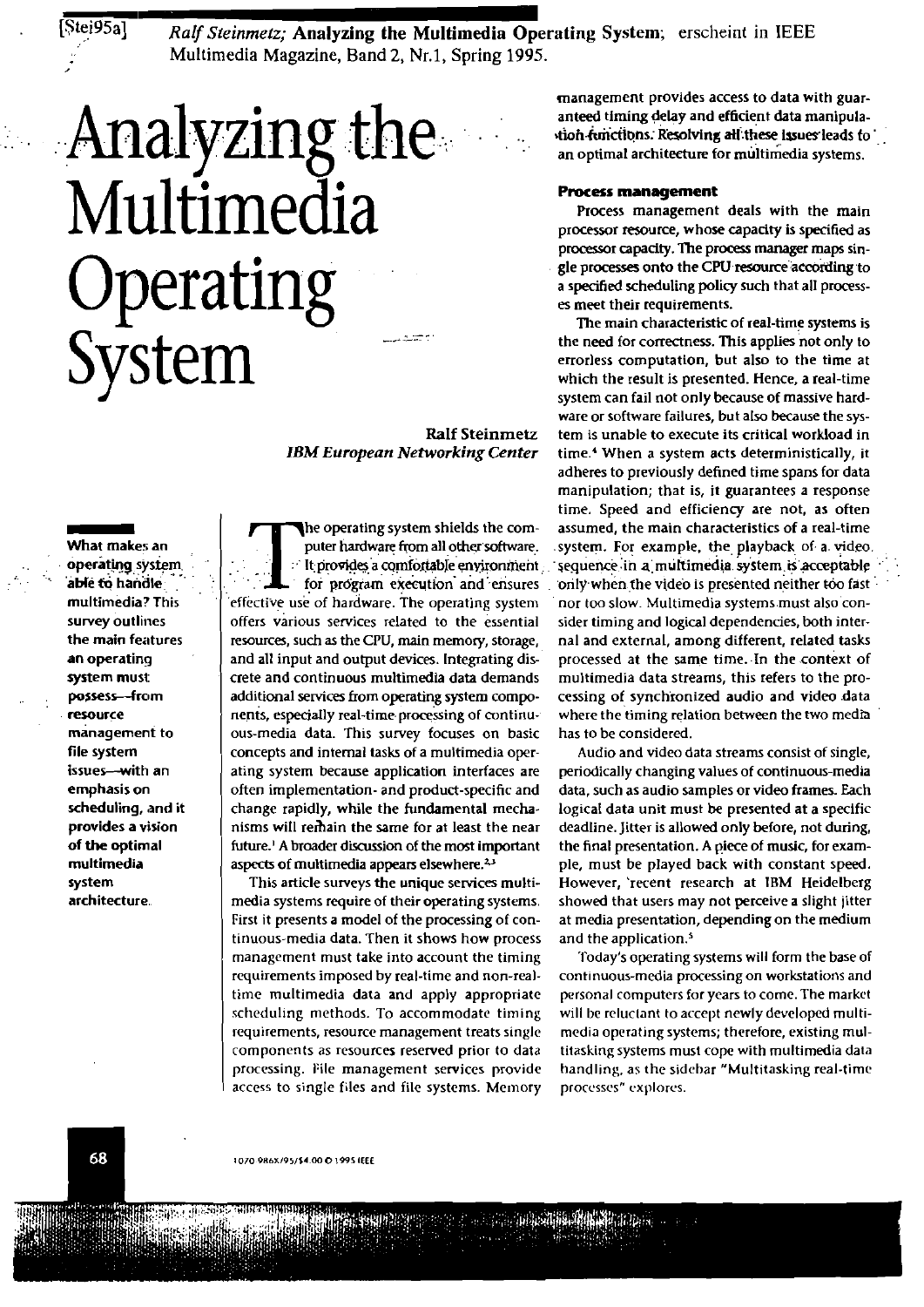# JUIHENEU TEIFIERE DEESSES

The most spilet and as a guarable spatines, with responsible chemistry وتنتوقت ليوارد فأراحته بعرفات وتواجدوا افردها والراقع فإرمات والتحاجات وبرزر والألكأ a valvica circo S (ad participana no traditangulo, oppirantistas). 150 There he find you is comed to make the mass in the រង្គ- នៅមេស្រុកក្រុងច្បាប់ស្រាមរង អ្នកទី ក្រុង្គាល់ ក្រុងការងារបេតុក្រុម Ar about the complete special and complete the sura (1944) i sulfugid reibiorgisidigh mi i ciki paper. O habeth chemistra di Be va elente. <u>de la servición de la contención de la contención de la contencia de la contencia de la contencia de la conten</u> assuments that worked for a specific application set a historial call = 1 15 11 0 resolutionals catures or calls to the multimedial data processing. The state of the contract of the contract of **ATA 4** CS/2 offers three possible models for multimedia support Fintatherlevice divers as process manager approach impless to

ments cessing as physical device drivers (PDDs). In this approach, a real-time scheduler and the process manager run as PDDs activated by a high-resolution timer. In principle, this is the imple-se ready for execution. Many Unix systems use this metascheduler mentation scheme: of the : OS/2 Multimedia Presentation  $\mathcal{O}_{\mathcal{A},\mathcal{C}}$ Manager, the multimedia extension to OS/2.

... Second, when an enhanced system scheduler functions as the will be part of the system process manager itself. process manager, it can process time-critical tasks together with normal applications running in ring 3, the OS/2 user space. Each real-time task is assigned to a thread running in the time-critical priority class. (In OS/2, a thread is equivalent to a process in the overall discussion.) A thread is interrupted if another thread with. higher priority—there are 32 levels—requires processing. Noncritical applications run as threads in the regular class, which

## die in de blodine they are digital as by the grounding ve 126: printed de l'exigencial de Rose Andria, fra Bilga & Trouvrois ales dela della certifica della città di finera di mortino al fine abbe

કરે હોય છે. તેમ જ પશુપાલન જ વ્યક્ત કરી છે. આ પશુપાલન જ પશુપાલન જ પશુપાલન જ પશુપાલન જ we argenting the of the fine official through the grand avence, the sylem schemular. The homes montey with a মহায়ম চৰকা(yillan all olim in Andres Amhails and an appelled inamis coopporties the subject operations objections original est separation surround in the presentation a determines reasible schedules takes care of quality bi service alculation and resource reservation, and requlates competition for the CPU. An internal scheduling strategy and resource management allows processing guarantees, but it requires that the native scheduler be enhanced and that no other user assigns altime-critical threads works are seen the street and the street Third, in the metascheduler-as-process-manager approach, operating system extensions for continuous media pro asthe normal priority driven system scheduler schedules all tasks.

> A metascheduler then assigns priorities to real-time tasks. Nontime-critical tasks are processed when no time-critical task is approach. However, in an integrated system, the management of continuous-data processes will not require a metascheduler; .

## Reference

1. J. Nieh et al., "SVR4Unix Scheduler Unacceptable for Multimedia Applications," Proc. 4th Int'l Workshop on Network and Operating System Support for Digital Audio and Video, Springer-Verlag, Berlin, 1993; appeared as Lecture Notes in Computer Science, Vol. 846, Springer-Verlag, 1994.

# Scheduling

To fulfill the timing requirements of continuous media, the operating system must use realtime scheduling techniques. Traditional real-time scheduling techniques, used for command and control systems in application areas such as factory automation or aircraft piloting, demand high security and fault tolerance. These demands often conflict with real-time scheduling efforts applied to continuous media. Multimedia systems outside of traditional real-time scenarios have differentin fact, more favorable-real-time requirements:

The fault-tolerance requirements of multimedia systems are usually less strict than those of realtime systems with a direct physical impact. A short-time failure of a continuous-media system, such as a delay in delivering video-ondemand, will not directly lead to the destruction of technical equipment or constitute a threat to human life (with the exception of applications such as support of remote surgery).

- For many applications, missing a deadline in a multimedia system is, though regrettable, not a severe failure. It may even go unnoticed: If an uncompressed video frame is not prepared on time, it can simply be omitted, assuming this does not happen for a contiguous sequence of frames. (Audio requirements are more stringent because the human ear is more sensitive to audio gaps than the human eye is to video jitter.)
- A sequence of digital continuous-media data results from periodically sampling a sound or image signal. Hence, in processing the data units of such a data sequence, all time-critical operations are periodic. Scheduling periodic-

**Socing 1995**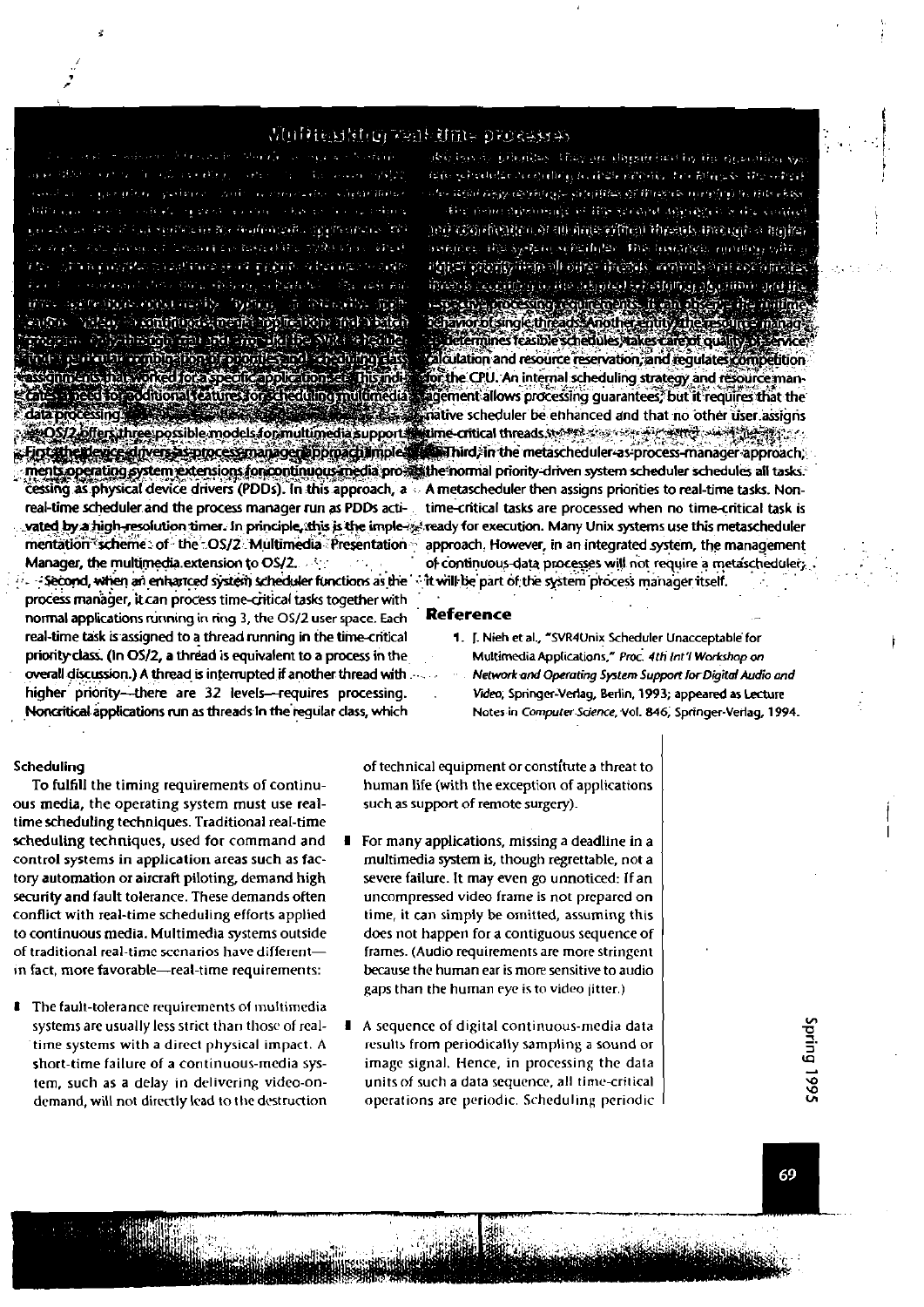## Seiperfulings weiperführung.

 $\alpha$  and  $\alpha$ **Contract Contract Contract** Le Paul Entreprendit face in color (1993) to the first property and continued ingeration high there will be of distinguishing straining is a coefficient of the component of the properties of the state of the coefficient  $\widehat{\omega_{\alpha}}$ المراجع والمستقر والموارد والمتواطئ والمتعارفة المتحدث والمتعارف والمتحدث والمنافذة والمتحدث

 $\alpha$  and the set of the control of the component of the finite MATERIAL ET MENT COMME DE CELECITIES DE LA CONSTRUER KOTO DELLE ESCOLETO DE TELEVO - DELLES Serprove Creates destinate affects and a country Karakan di Kabupatén Sulah Kabupaten Salah Jawa Stereo assigned with the 201 approximation over a reverse the TITE IN COURT IN EACH OF THE ALL THE TIME OF THE SEA ndin Phoenangha (mentre du exure l'ancient) Y UCCO, BK COM COMING CONTRACTORY OF occupies a shared resource is ong as the utilely receiving. The split-level scheduler was developed within the DASH project at the University of California at Berkeley to provide better. support for multimedia applications. It applies a deadline/work-Sahead scheduling policy under which tritical processes have priprivaver all but er processes and are scheduled preemptively according to the EDF algorithm anteractive processes have britan and a series with the search of Poince of Nul<br>According to the EDF algorithm anteractive processes have britan as 23 K Jeffay DJ Stone and DT Poince of Nulo<br> critical. The scheduling policy for work-ahead processes is unspecified but may be chosen to minimize context switching. Non-realtime processes use a scheduling strategy fike Unix time-slicing. ...

The three-class scheduler was developed as part of a videoon-demand file service at Digital Equipment Corp. The design of the scheduler is based on a combination of weighted roundrobin and rate-monotonic scheduling that supports three classes of schedulable tasks.<sup>4</sup> A general-purpose task is preemptable and runs with a low pnority. The real-time class is suitable for tasks that require quaranteed throughput and bounded delay. The isochronous class supports real-time periodic tasks that require performance quarantees for throughput, bounded laten-

as contra los presentos en el mesmo escerero de suela filipidad. La ferra el médico de glande de الموالي والمتوافق المستقبل والمتواصل والموالي والمتواطئ والمستحد والمستحد والمتحدث والمستحد أعاروا والمراجح فتأتين وحاد المعادرة الطافون والصوارع والصاريح والمعارف والمحاجر الحماد ance rad in H a sport straighteness of each control brog small high  $\mathfrak{h}_{\mathcal{H}}\circ \mathfrak{c}_2\circ \mathfrak{c}_3\circ \mathfrak{c}_4\circ \mathfrak{c}_5\circ \mathfrak{c}_5\circ \mathfrak{c}_6\circ \mathfrak{c}_7\circ \mathfrak{c}_8\circ \mathfrak{c}_3\circ \mathfrak{c}_5\circ \mathfrak{c}_7\circ \mathfrak{c}_8\circ \mathfrak{c}_8\circ \mathfrak{c}_9\circ \mathfrak{c}_8\circ \mathfrak{c}_9\circ \mathfrak{c}_9\circ \mathfrak{c}_9\circ \mathfrak{c}_9\circ \mathfrak{c}_9\circ \mathfrak{$ ી પાસ વિશ્વન વિદ્યાર કરે તો આજે પાસેલી, પિતે આ મથમ જિલ્લા કરી માટે દેશ સંજોતારી, d'a platific distinction compared a giore de colored per ຍພາະກຳ ການຊົມຂະຫຍາຍຂະ

 $\|11(\tilde{\gamma}_1)^\gamma \cdot \gamma_1^\gamma \|^2 \|\tilde{\gamma}_1\|^2 \leq \|\tilde{\gamma}_1\|^2 \|\tilde{\gamma}_1\|^2 \leq \|\tilde{\gamma}_1\|^2 \|\tilde{\gamma}_1\|^2 \leq \|\tilde{\gamma}_1\|^2 \|\tilde{\gamma}_1\|^2 \leq \|\tilde{\gamma}_1\|^2 \|\tilde{\gamma}_1\|^2 \leq \|\tilde{\gamma}_1\|^2 \|\tilde{\gamma}_1\|^2 \leq \|\tilde{\gamma}_1\|^2 \|\tilde{\gamma}_1\|^2 \leq \|\tilde{\gamma}_1\|^2 \|\tilde{\gamma}_1\|^2 \leq \|\tilde{\gamma$ a mateginalism is des operating systems als and SSR to all pon rentale para exists of continuous invitere. They the make set of my value of the first specific in the rule make and athentin surfaceor - with the Observative later after the finits of his populated sor somple, each more ontain in system on an one of prody anially meaned by **12 lab**e has there proceeds in any encourse by the mounts man ger and therefore women the edengiest schedule Americans process can block the whole system simply, by unining with the anghest priority and not gwing up control. 

- References<br>EW Mere and Digital up a kus religie Object betww.met.com<br>Wodel *APOCALLE Real (Time by cams sympa*l FE Press) Picatava) NP 1990 po 2 B
	- signal on Real-Time Programming, Pergamon Press, 1991.
		- 3. D.P. Anderson, "MetaScheduling for Distributed Continuous Media," ACM Trans. on Computer Systems, Vol. 11, No. 3, Aug. 1993, pp. 226-252. And the problem of the state
		- 4. K.K. Ramakrishnan et al., "Operating System Support for a Video-On-Demand File Service," Proc. 4th Int1 Workshop on Network and Operating System Support for Digital Audio and Video, Springer-Verlag, Berlin, 1993, pp. 225-236.
		- 5. A. Mauthe, W. Schulz, and R. Steinmetz, Inside the Heidelberg Multimedia Operating System Support: Real-Time Processing of Continuous Medio in OS/2, IBM Tech. Report 43.9214, 1992.

tasks is much easier than scheduling sporadic ones.<sup>6</sup>

The bandwidth demand of continuous media is not always that stringent. Since some compression algorithms can employ different compression ratios for different qualities, the required bandwidth can be negotiated. If not enough bandwidth is available for full quality, the application can accept a reduced quality over no service at all. The quality may also be adjusted dynamically to the available bandwidth, by changing encoding parameters, for example. This is known as scalable video.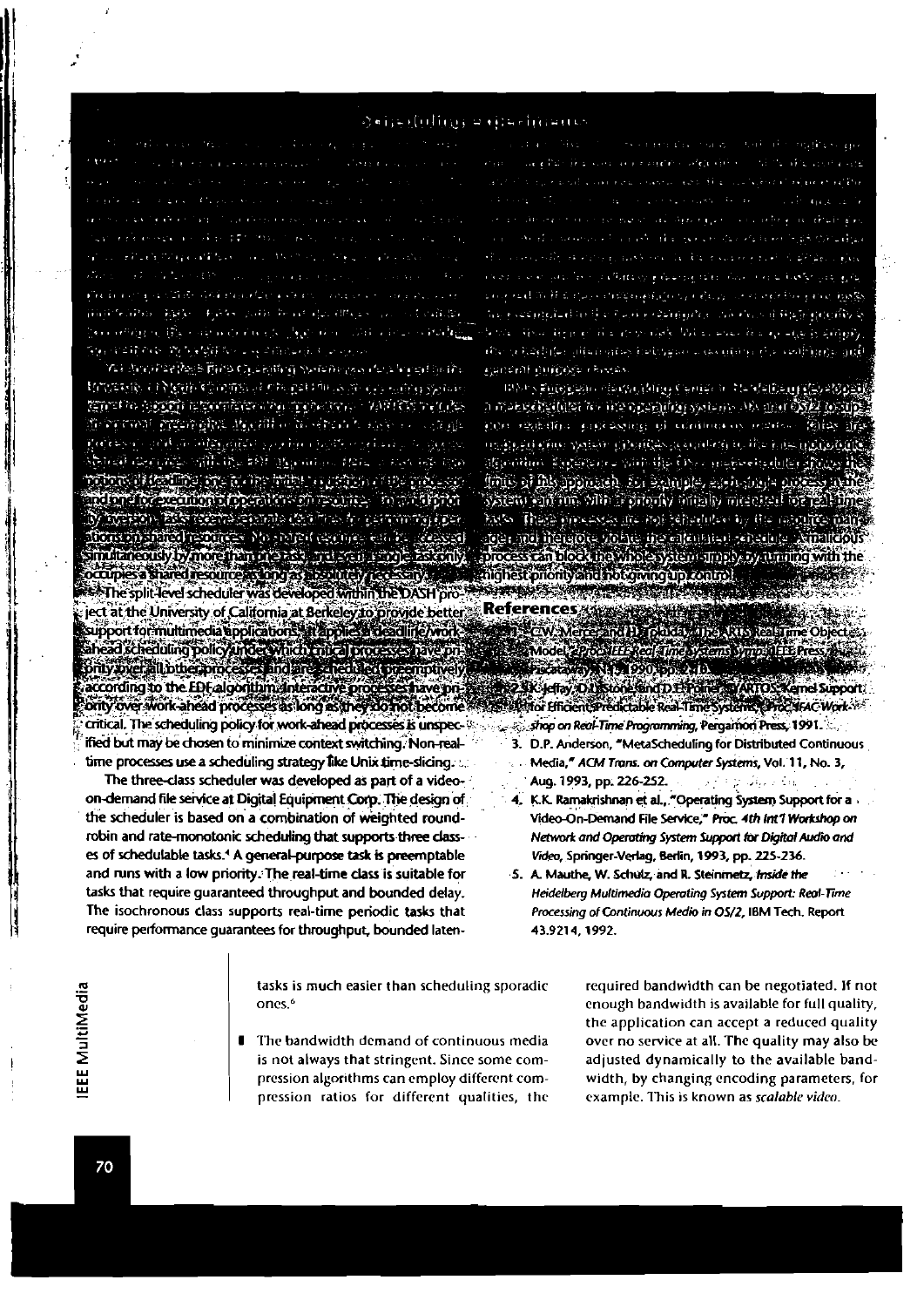In a traditional real-time system, timing requirements result from the physical characteristics of the technical process to be controlled. They are provided externally. Some multimedia applications must meet external requirements, too. A distributed music rehearsal is one example: Music played by one musician on an instrument connected to his workstation has to be made available. to all other members of the orchestra within a few milliseconds, or the underlying knowledge of a global unique time is disturbed.

If human users are involved just in the input or output of continuous media, delay bounds are more flexible. Consider the playback of a video from a remote disk. The delay of a single video frame transferred from the disk to the monitor is unimportant. Frames must only arrive in a regular fashion. Users will notice any difference in delay only as an initial delay in response to their "start play" commands.

Most multimedia operating systems apply one of the methods discussed above. Some systems, such as those discussed in the sidebar "Scheduling experiments," replace the scheduler with a realtime scheduler. These systems can be viewed as new operating systems because they are usually not compatible with existing systems and applications. Other systems apply a metascheduler based on an existing process manager. Only these systems will have a commercial impact in the short and medium terms because they can run existing applications.

#### **Processing requirements**

Continuous-media data processing has to occur in precisely predetermined, periodic intervals. Operations on this data recur over and over and must be completed at certain deadlines. The real-time process manager determines a schedule that allows the resource CPU to make reservations and to give processing guarantees. The problem is finding a feasible schedule that allows all timecritical, continuous-media tasks to meet their deadlines. This must be guaranteed for all tasks in every period for the whole runtime of the system, since a multimedia system processes continuous and discrete media data concurrently.

A system scheduling multimedia tasks must consider two conflicting goals. On the one hand, noncritical process should not suffer unnecessarily because of time-critical processes. Multimedia applications rely as much on text and graphics as on audio and video. On the other hand, a timecritical process must never experience priority inversion, either between critical and noncritical

tasks or between time-critical processes with dif- $\mathcal{F}_{\mathcal{A}}$  ,  $\mathcal{F}_{\mathcal{A}}$  , ferent priorities.

Apart from the overhead caused by the schedulability test and the connection establishment, the cost of scheduling every message must be minimized. Such costs are critical because they occur periodically with every message at the start of realtime processing. The overhead generated by the scheduler and the operating system adds to the processing time, so should also be minimized. The timing behavior of the operating system and its influence on the scheduling and processing of time-critical data can lead to time-garbled applications. Therefore, operating systems in real-time systems cannot be assessed separately from the application programs, and vice versa.

## Preemptable versus nonpreemptable task scheduling

The problems involved in attaining real-time processing are widely known in computer science.<sup>7</sup> The goals of traditional scheduling on timesharing computers are optimal throughput, optimal resource utilization, and fair queuing. In contrast, the main goal of real-time tasks is to provide a schedule that allows as many time-critical processes as possible to be processed in time to meet their deadlines. The scheduling algorithm has to map tasks onto resources so that all tasks meet their time requirements.  $\mathcal{A}^{\mathcal{A}}$  and  $\mathcal{A}^{\mathcal{A}}$ 

One reason tasks are usually treated as preemptable is that for some task sets nonpreemptable scheduling is impossible, where preemptable scheduling might be possible. Figure 1 (next page) shows such an example.

Nagarajan and Vogt introduced the first schedulability test for nonpreemptable tasks.<sup>8</sup> They proved that a set of *m* periodic streams with periods  $p_{\mu}$  deadlines  $d_{\mu}$  and processing times  $e_{\mu}$ . where  $d_i \le p_i \ \forall \ i \in (1, ..., m)$ , is schedulable if the time between the logical arrival time and the deadline of a task  $t_i$  is larger than or equal to the sum of the set's processing time  $e_i$  and the processing time of any higher priority task that requires execution during that time interval plus the longest processing time of all lower and higher priority tasks that might be serviced at the arrival of the task  $t_i$ . The schedulability test is an extension of Liu and Layland's.<sup>9</sup> Consequently, nonpreemptable continuous-media tasks can also be scheduled. However, the scheduling of nonpreemptable tasks is less favorable than for preemptable tasks because the number of schedulahle task sets is smaller.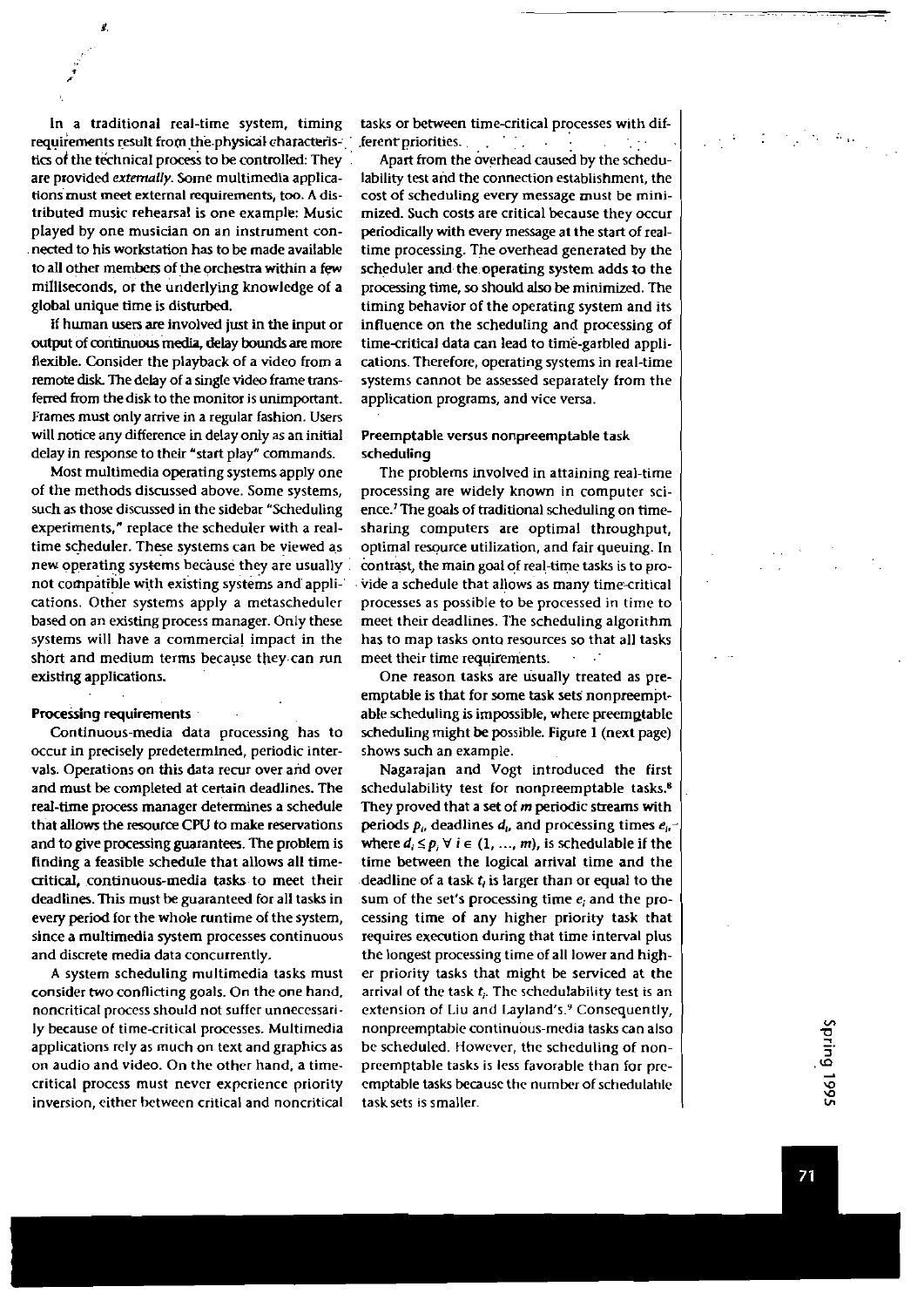| <b>Deadlines</b><br>$\overline{a}$<br>$\gamma \rightarrow -\infty$ |                | $\frac{dA}{d2}$ . $\frac{dA}{d3}$ |   | d4                        | . dB.<br>∂d6<br>$\sim$ ds $^{\circ}$ | d7  | d8 |
|--------------------------------------------------------------------|----------------|-----------------------------------|---|---------------------------|--------------------------------------|-----|----|
| High rate                                                          |                |                                   |   |                           |                                      |     |    |
|                                                                    | $\overline{2}$ |                                   |   |                           | 'H.                                  | ัช  |    |
| Low rate and long<br>processing time                               |                |                                   |   |                           |                                      |     |    |
|                                                                    |                |                                   |   |                           |                                      | 151 |    |
|                                                                    |                |                                   |   | Deadline violations       |                                      |     |    |
| Nonpreemptive                                                      |                |                                   |   |                           |                                      |     |    |
|                                                                    |                |                                   |   | В                         |                                      |     |    |
| Preemptive                                                         |                |                                   |   |                           |                                      |     |    |
| A                                                                  | А              |                                   | В | $\mathbf{B}_{\mathbf{c}}$ | B                                    |     |    |
|                                                                    |                |                                   |   |                           |                                      |     |    |

Figure 1. Preemptable scheduling methods often succeed in making a workable schedule where nonpreemptable methods fail, as this diagram of ratemonotonic scheduling shows.

To achieve full real-time capabilities, we must at least extend the native scheduler of the operating system. The operating system should be enhanced with a class of fast, nonpreemptable threads and the ability to mask interrupts for a short period of time. Priorities in this thread class should only be assigned to threads already registered by the resource manager and monitored by a system component with extensive control facilities. Another possibility is to enhance the performance of the scheduler itself by incorporating somé mechanisms of real-time scheduling like EDF. In any case, the operating system should provide a time measurement tool that allows the measurement of pure CPU-time and a timer with a finer granularity.

#### **System model**

Because the essential aspect of any multimedia operating system is real-time operation, I will first establish a common, basic definition of real time as it relates to multimedia. The German National Institute for Standardization (DIN), similar to the American National Standards Institute (ANSI), defines a real-time process in a computer system as "a process which delivers the results of the processing in a given time-span." Data processing programs must be available during the entire runtime of the system, since the data may require processing at unexpected times.

The real-time system must enforce externally defined time constraints while considering internal dependencies and their related time limits. External events occur, depending on the application, either deterministically (at a predetermined instant) or stochastically (randomly, with

unknown timing). A realtime system has the permanent task of receiving information spontaneously or periodically from the environment and delivering the processed data back to the environment on time.

For the purposes of discussion. I evaluated all scheduling algorithms here using the following real-time system model, whose essential components are resources, tasks. and scheduling goals. A task is a schedulable sys-

tem entity, corresponding to the notion of a thread or a process. A periodic task is one that sends consecutive requests at constant intervals. A real-time system characterizes a task by its timing constraints as well as its resource requirements. The system model I used covers only periodic tasks without precedence constraints, in which the processing of two tasks is mutually independent, which poses no restriction for multimedia systems. Today, the playback of synchronized data, for example, requires only a single process in most of the available multimedia systems. On the other hand, a playback of synchronized streams by two or more processes is, in general, not a problem because related streams allow for a certain skew. This skew is usually higher than both the accuracy of scheduling-the granularity of the system—and the period time p.

We can define the time constraints of the periodic task T by  $0 \le e \le d \le p$ , where e is the processing time,  $d$  is the deadline, and  $p$  is the period of T. The rate  $r$  of  $T$  equals  $1/p$ . The starting point  $s$ is the first time where the periodic task requires processing (see Figure 2). After that, it requires processing at intervals of e.

At  $s + (k-1)p$ , the task T is ready for processing in period k. This processing must be finished at  $s + (k-1)p + d$ . For continuous-media tasks, we can assume that the deadline of the period  $(k-1)$ is the ready time of period k. This is known as congestion-avoiding deadlines: The deadline for each message coincides with the period of the respective periodic task.

Tasks can be preemptable or nonpreemptable. A preemptable task can be interrupted by any task with a higher priority, later continuing processing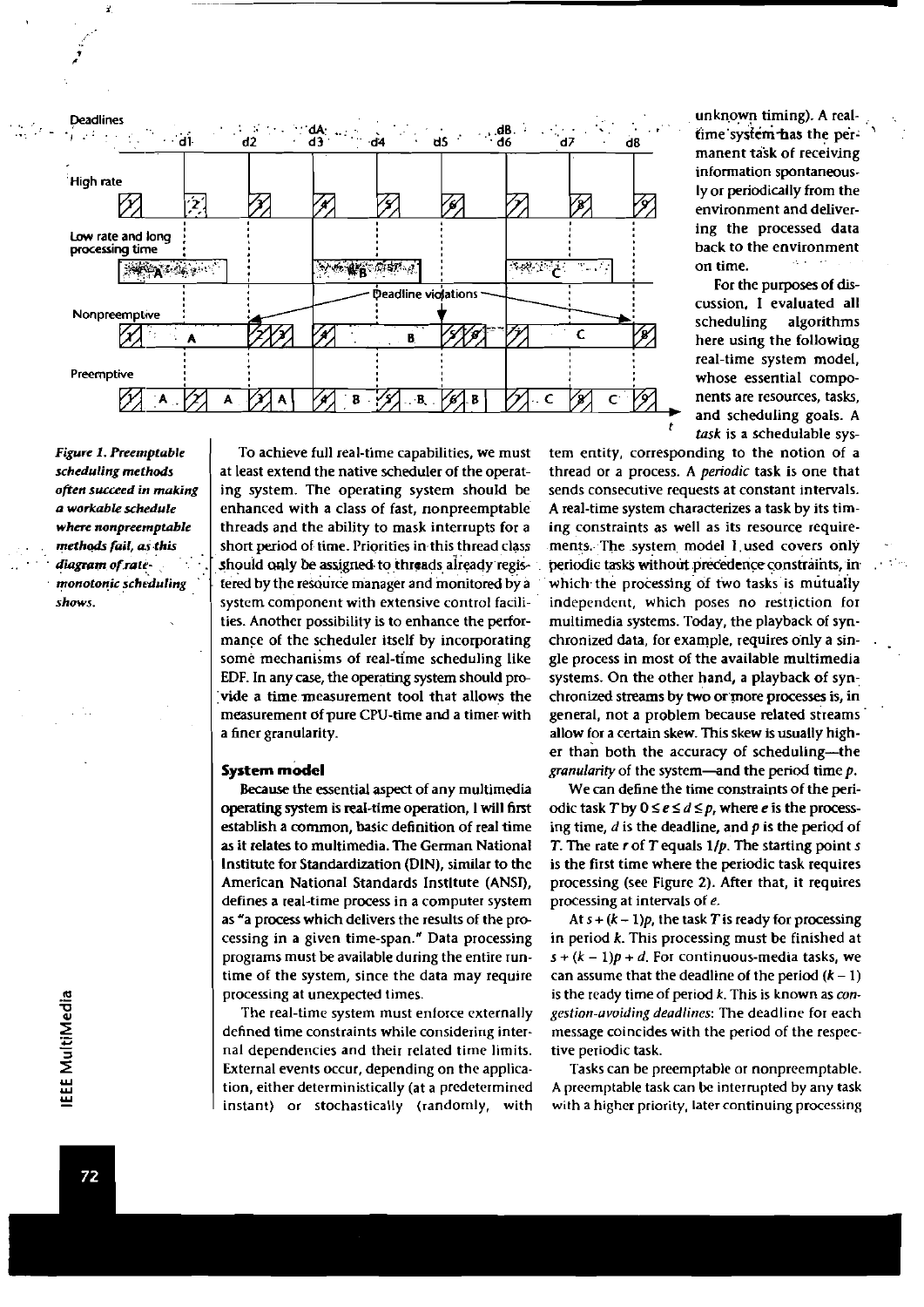at the interruption point. A nonpreemptable task, in contrast, cannot be interrupted until it voluntarily yields the processor. Any high-priority task: .has to Wait until the low-priority nonpreemptable task is finished. In such a case, the high-priority task suffers priority inversion. For our purposes, therefore, all tasks processed on the CPU are considered preemptable unless otherwise stated.

In a real-time system, the scheduling algorithm must parcel out an exdusive, limited resource that different processes use concurrently such that all tasks can be processed without violating any deadlines. This notion can be extended to a model with multiple resources of the Same type, such as a multiprocessor system. It can also cover different resources such as memory and bandwidth. A scheduling algorithm *guarantees* a newly arrived task when it can find a schedule where in every period over the whole runtime, the new task and all previously guaranteed tasks can finish processing by their deadlines.<sup>10</sup> To do this, the algorithm must be able to check the schedulability of the newly arrived tasks. **A** scheduling algorithm can use the processor utilization-the amount of processing time used by guaranteed tasks over the total amount of processing time-as a performance metric.<sup>9</sup>

#### Earliest deadline **first**

Most attempts to solve reai-time scheduling problems are just Variations on two basic algorithms for multimedia systems: earliest deadline first and rate-monotonic scheduling. The earliestdeadline-first **(EDF)** algorithm is the best-known algorithm for real-time processing. At any arrival of a new task, **EDF** immediately computes a new Order; that is, it preempts the running task and schedules the new task according to its deadline. Processing of the interrupted task continues later. EDF handles not only periodic tasks, but also tasks with arbitrary requests, deadlines, and service execution times. However, in an arbitrary case of an overload situation, EDF cannot guarantee the processing of any task.

**EDF** is an optimal, dynamic algorithm. A **dynamic** algorithm schedules every instance of each incoming task according to its specific demands; it may reschedule periodic tasks in each period. For a dynamic algorithm like **EDF,** the upper bound of processor utilization is 100 percent. EDF is *optimal* in the sense that if a set of tasks can be scheduled by any priority assignment, it also can **be** scheduled by **EDF.** 

When a single-processor machine with priority

scheduling applies EDF to the scheduling of continuous-media data, process priorities are likely to be rearranged quite often. A priority-driven system scheduler like **EDF** assigns each task a priority according to its deadline. The highest priority is assigned to the task with the earliest deadline, the lowest to the one with the furthest. Common EDF systems usually provide only a restricted number of priotitie\$. If **EDF** has already assigned the prionty needed for a new process, the scheduler must rearrange the prionties of other processes until the required priority is free. In the worst case, the priorities of all processes have to be rearranged, which may cause considerable overhead.

An extension of **EDF** is the time-driven scheduler, which schedules tasks by deadlines instead of priorities. **TDS** handles overload Situations by aborting tasks that can no longer meet their deadlines. If the situation continues, the scheduler removes tasks with a low "value density"-the importance of a task to the system.



Another priority-driven EDF scheduling algo- **Figure 2.** Any rithm<sup>11</sup> divides every task into a mandatory and *multimedia operating* an optional part. Tasks are scheduled with respect *system must take into* to the deadlines of their mandatory parts. A set of *accovnt thc time*  tasks is schedulable if all mandatory parts can | constraints of the meet the deadlines. A task is terminated accord- periodic task T, where ing to the deadline of the mandatory part even if  $\int s =$  *starting point,* the task has not yet completed; the optional parts  $\int e^z$  *e = processing time,* are then processed if the resource capacity is not  $\vert d =$  *deadline, and* fully utilized.  $p = period.$ 

In the case of continuous-media data, this method can be combined with the encoding of data according to their importance. Take, for example. a Single uncompressed picture in a bitmap format. Fach pixel of this monochrome picture is coded with **I6** bits. The processing of the eight most significant bits is mandatory, whereas the processing of the eight least significant bits can be considered optional. This method allows more processes to be scheduled. In an overload situation, the optional parts are aborted according<br>to quality-of-service requirements (see "Negotiating QOS," below), decreasing the quality through media scaling. Alternatively, the user can intro-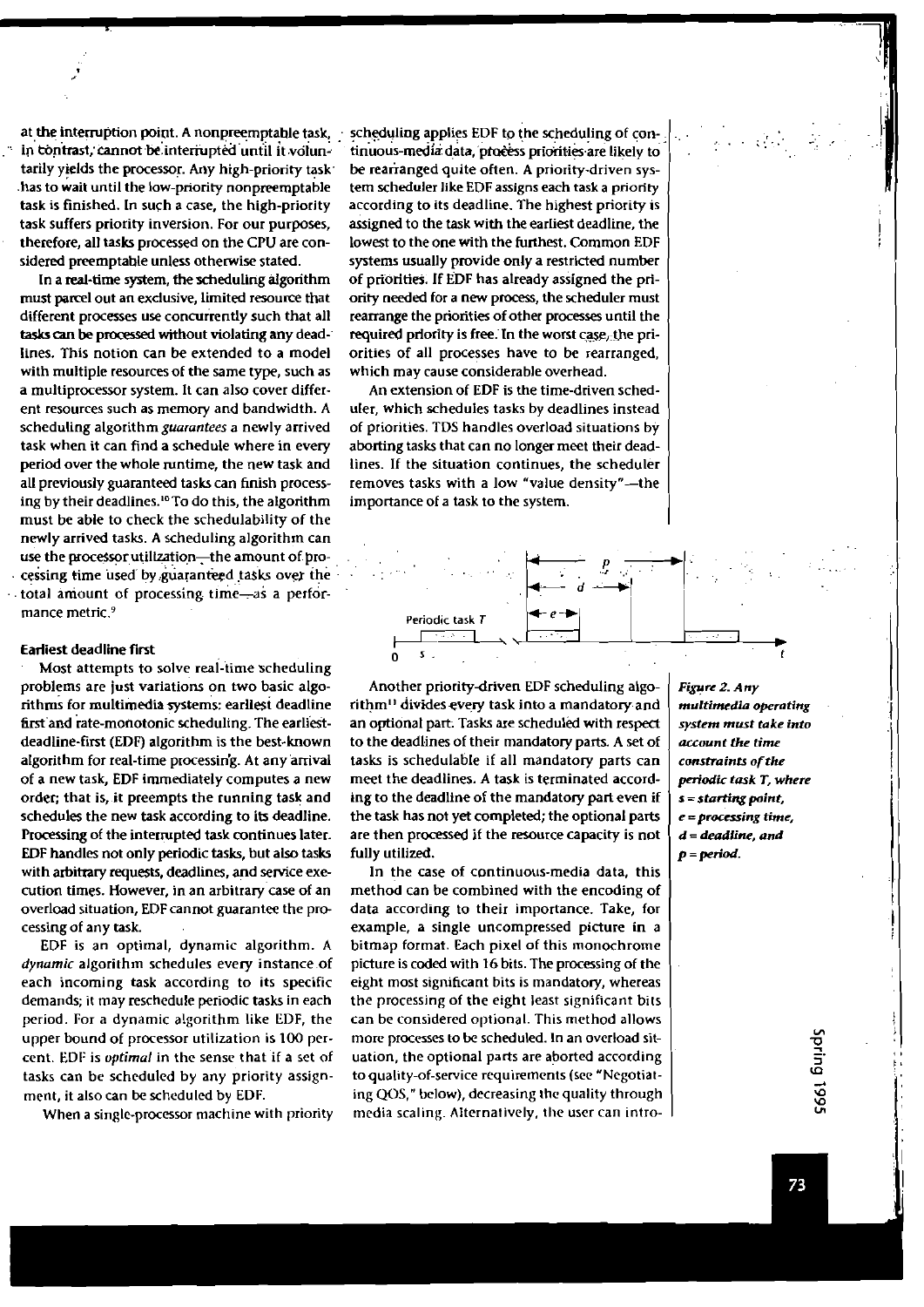duce QOS scaling parameter(s) that reflect the implementation. Overall, this approach avoids errors and improves system performance at the expense of media quality.

### Rate monotonic algorithm

The rate-monotonic scheduling principle, introduced by Liu and Layland in 1973,9 is a static algorithm applied in real-time systems and operating systems by the National Aeronautics and Space Administration and the European Space Agency. It assigns static priorities to tasks at the

task do not depend on the initiation or completion of requests for any other task.

- 4. Runtime for each request of a task--the maximum time a processor requires to execute the task without interruption--is constant.
- 5. Any nonperiodic task in the system has no required deadline. Typically such tasks initiate periodic or failure recovery tasks. They usually displace periodic tasks.

Further work has shown that not all of these assumptions are always mandatory to employ the rate monotonic algorithm.<sup>11,12</sup>

# **EDF** versus rate monotonic

Consider an audio and a video stream scheduled according to the rate monotonic algorithm. Let the audio stream have a rate of 75 blocks of samples per second and the video stream a rate of 25 frames per second. The

Figure 3. Of the preemptive schedulers, rate monotonic is more prone to context switching-changing over from processing video (lettered blocks) to processing audio (numbered blocks)than EDF.

connection setup phase according to their request rates. Subsequently, each task is processed with the priority calculated at the beginning, with no further rearrangement of priorities required. The priority corresponds to the importance of a task relative to other tasks.

The task with the shortest period gets the highest priority, and the task with the longest period gets the lowest priority. It is an optimal, static, priority-driven algorithm for preemptive, periodic jobs. Optimal in this context means that no other static algorithm can schedule a task set that the rate monotonic algorithm cannot also schedule.

The following five assumptions are prerequisites to applying the rate monotonic algorithm:

- 1. The requests for all tasks with deadlines are periodic.
- 2. The processing of a single task must finish before the processing of the next task in the same data stream.
- 3. All tasks are independent. The requests of one

priority assigned to the audio stream is then higher than the priority assigned to the video stream. Messages arriving from the audio stream will interrupt the processing of the video stream, creating context switches.

If more than one stream is processed concurrently in a system, more context switches are likely with a scheduler using the rate monotonic algorithm than one using EDF, as Figure 3 shows.

The rate monotonic algorithm's processor utilization is upper bounded. The least upper bound is  $U = \ln 2$ , or about 69 percent.<sup>9</sup> Hence, we only need to check if the processor utilization is less than or equal to the given upper bound to find out whether a task set is schedulable. Most existing systems check this by simply comparing processor utilization to the value of ln 2.

On the other hand, EDF can achieve a processor utilization of 100 percent because all tasks are scheduled dynamically according to their deadlines. In practice, this 100 percent value is reduced by the need to provide processing power capabilities for interrupt handling, context switching, and other basic tasks. Figure 4 shows an example

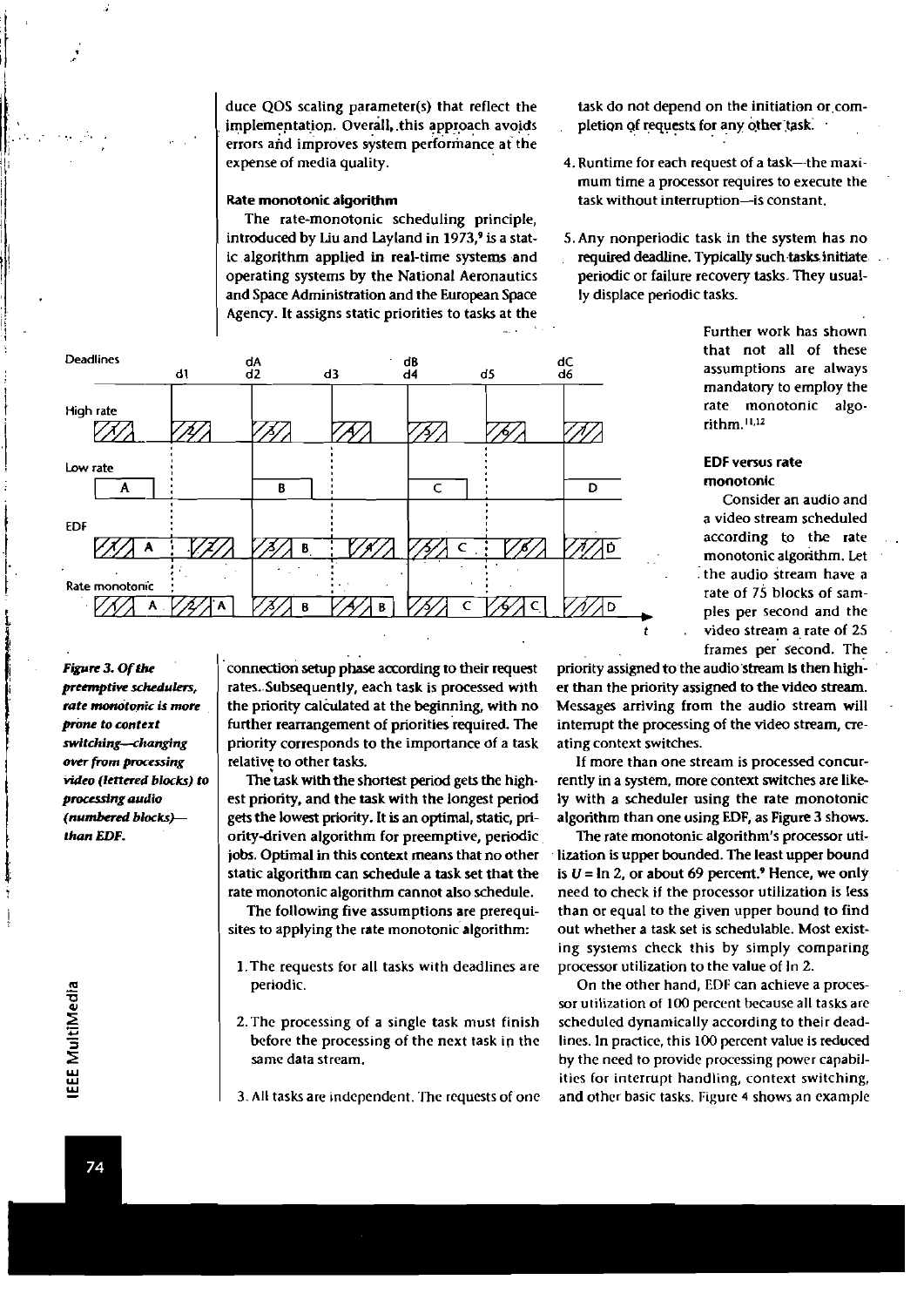with EDF where rate<br>With EDF where rate<br>High rate **High** monotonic scheduling fails.

The rate monotonic upper bound of 69 per- **Low** rate Cent represents the worst-case execution time; calculations using  $E$ <sub>EDF</sub> that figure lead to undemtilized processors. The problem of undemtiiizing the processor is aggravated by the fact that in most execution time is con-



siderably lower than the worst case. Therefore, to use the processor as efficiently as possible, scheduling algorithms should be able to handle transient processor overload.

On average, the rate monotonic algorithm ensures that all deadlines **will** be met, even if the bottleneck utilization is well above.80 percent. With one deadline postponement, the deadlines are met on average when the utilization exceeds 90 percent. The rate monotonic algorithm achieved a utilization bound of 88 percent for the Nowy's Inertial Navigation System.<sup>13</sup>

#### Applying the rate-monotonic dgorithm

One extension to this algorithm divides a task into a mandatory and an optional part. Processing of the mandatory part delivers an acceptable result, while the optional part refines the result. The mandatory part is scheduled according to the rate monotonic algorithm, though different policies are suggested for scheduling of the optional part.<sup>14</sup>

Systems with aperiodic tasks next to periodic ones must be able to xhedule both iypes of tasks. If the aperiodic request is a continuous stream, such **as** video images in a slide show, we can transform it into a periodic stream by substituting **n**  items of minimal duration for each timed data item. The number of streams increases. but since the life span decreases, the result remains unchanged. The stream is now periodic because cvery itcm has the Same life span."

If the stream is not continuous, wc can apply a sporadic server to respond to aperiodic requests. 'The server has a budget of computation time reserved for aperiodic tasks that is refreshed  $t$  units

of time after it has been exhausted or earlier. The server may preempt the execution of periodic tasks only if the computation budget is not exhausted. Aftenvards it can only continue to execute aperiodic tasks with a background priority. After the budget is refreshed, execution resumes at the server's assigned priority. The sporadic server is especially suitable for events that occur rarely but must be handled quickly, such as the movements of a telepointer in a computer-supported cooperative work **(CSCW)** application,"

The rate monotonic algorithm is particularly suitable for continuous-media data because it makes optimal use of their periodicity. Since it is a staiic algorithm; it rarely rearranges priorities and hence-in contrast to EDF-accrues no scheduling overhead to determine the next task. Problems emerge with data streams that have a very diverse processing time per message as MPEG-2 specifies, for example, a compressed video stream where one of five pictures is a full picture and all others are updates to that picture. The simplest solution is to schedule tasks according to their maximum data rate, which would decrease processor utilization. In any case, during the CPU's idle time all kinds of noncritical tasks can be processed.

#### Least-laxity-first algorithm

Hesides **EDF** and rate monotonic, other scheduling algorithms have been evaluated for the proccssing of continuous-media data. The most prominent is least laxity first. whirh schedules the task with the shortest remaining laxity-the time between the current time and the deadline, minus the rcmaining processing time-first.'" **I.LF** is an **Fiyre 4. EDF con schedule tark successfully ot processor utilkotion rriter up to lOOpercent, whilc rote monotonic's utilizotion has a worst-case upper bound of 69 percent bcfore fuilure.** 

Secing 1995

75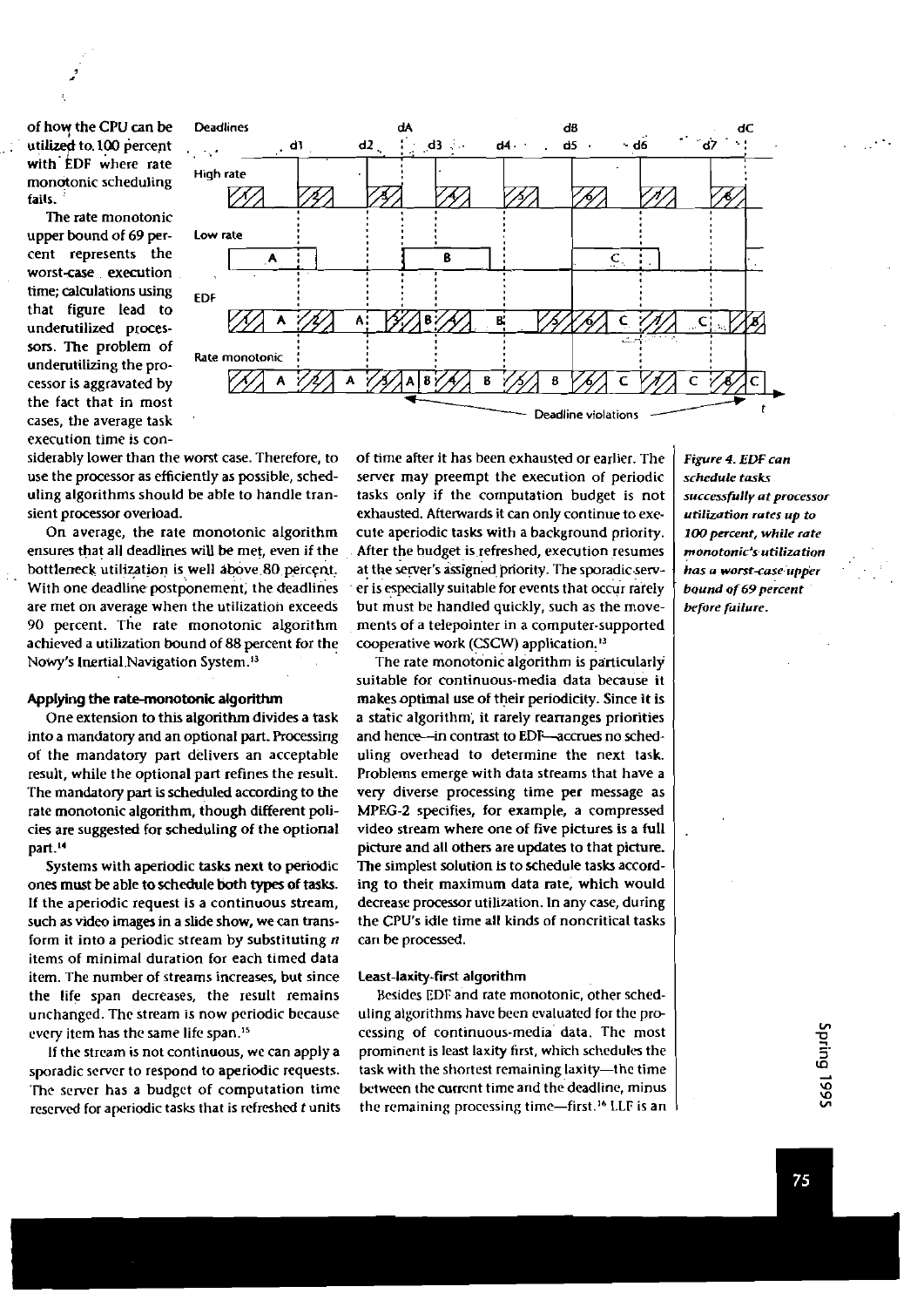uiluliarias ok **technique: 5** as sintable as ። ታይ ነው ነው የ **EDF** and rate



optimal, dynamic algorithm forfor multiple resources if the ready times of the real-time tasks are the same.

Since laxity is a function of deadline, processing time, and current time, the processing time cannot be specified in advance. The calculation of laxity also assumes the worst case and is inexact. Moreover, the laxity of waiting processes changes over time. During runtime of one task, another task may get a lower laxity,

causing it to preempt the running task. Consequently, tasks can preempt each other several times without a new task being dispatched, which can cause numerous context switches. At each scheduling point (either when a process becomes ready to run or at the end of a time slice) the laxity of each task must be determined anew, which creates a greater overhead than EDF. Since we usually have only a single resource to schedule. LLF has no advantage over EDF.

In future multimedia systems with multiple processors, LLF might look better. Most multimedia systems with preemptable tasks employ a variation of the rate monotonic algorithm. So far, no other scheduling technique has proven as suitable for multimedia data handling as the EDF and rate monotonic approaches.

## Resource management.

Multimedia systems with integrated audio and video processing often operate at the limit of their capacity, even with data compression and use of new technologies. Current computers do not allow any kind of manipulation and communication of these data according to their deadlines without reservations and real-time process management.

A multimedia system must enforce timing guarantees for continuous-media processing at every hardware and software component on the data path. Timing requirements depend on the type of media and the nature of the supported applications. For instance, a video image should not be presented late because the communication system was busy with a traditional discrete-data transaction. In any realistic scenario, we encounter several multimedia applications that access shared resources concurrently. Hence, even systems with high-bandwidth networks and huge processing capabilities require real-time mechanisms to guarantee data delivery.

In distributed multimedia systems, "resource exclusive resources. It is also optimal. management" covers several computers as well as communication networks. It allocates all resources involved in data transfer between sources and sinks. For instance, today a CD-ROM XA device has to be allocated exclusively: Transferring video data from the device takes up to 20 percent of the capacity of each CPU on the data path, up to 40 percent of the graphic processor's capacity, and a certain amount of network bandwidth. At the connection establishment phase, resource management ensures that the new connection does not violate performance guarantees already provided to existing connections.

## **Resources**

We can extend the notion of resource management to cover the CPU (process management), memory management, the file system (file management), and device management. To simplify, I generalized the issue of reservation for all resources into a generic notion of resources.

A resource is a system entity that tasks require for manipulating data. Each resource has a set of distinguishing characteristics classified using the following scheme:<sup>3</sup>  $\sigma_{\rm 0} = 100$ 

- Active or passive. An active resource, such as the CPU or a network adapter for protocol processing, provides a service. A passive resource, such as the main memory, communication bandwidth, or a file system, denotes some system capability required by active resources.
- Exclusive or shared. Active resources are often exclusive; passive resources can usually be shared among processes.
- $\blacksquare$ Single or multiple. A resource type that exists only once in the system is single, otherwise it is multiple. In a transputer-based multiprocessor system, an individual CPU is a multiple resource.

For example, an ISO 9660 file system stored on an optical disc in CD-ROM XA format is a passive, shared, single resource, while process management belongs to the categories of active, shared, and (most often) single resources.

Each resource has a capacity measured by a task's ability to perform in a given time span using the resource. In this context, capacity refers to CPU capacity, frequency range, or the amount of storage, for example. Real-time scheduling only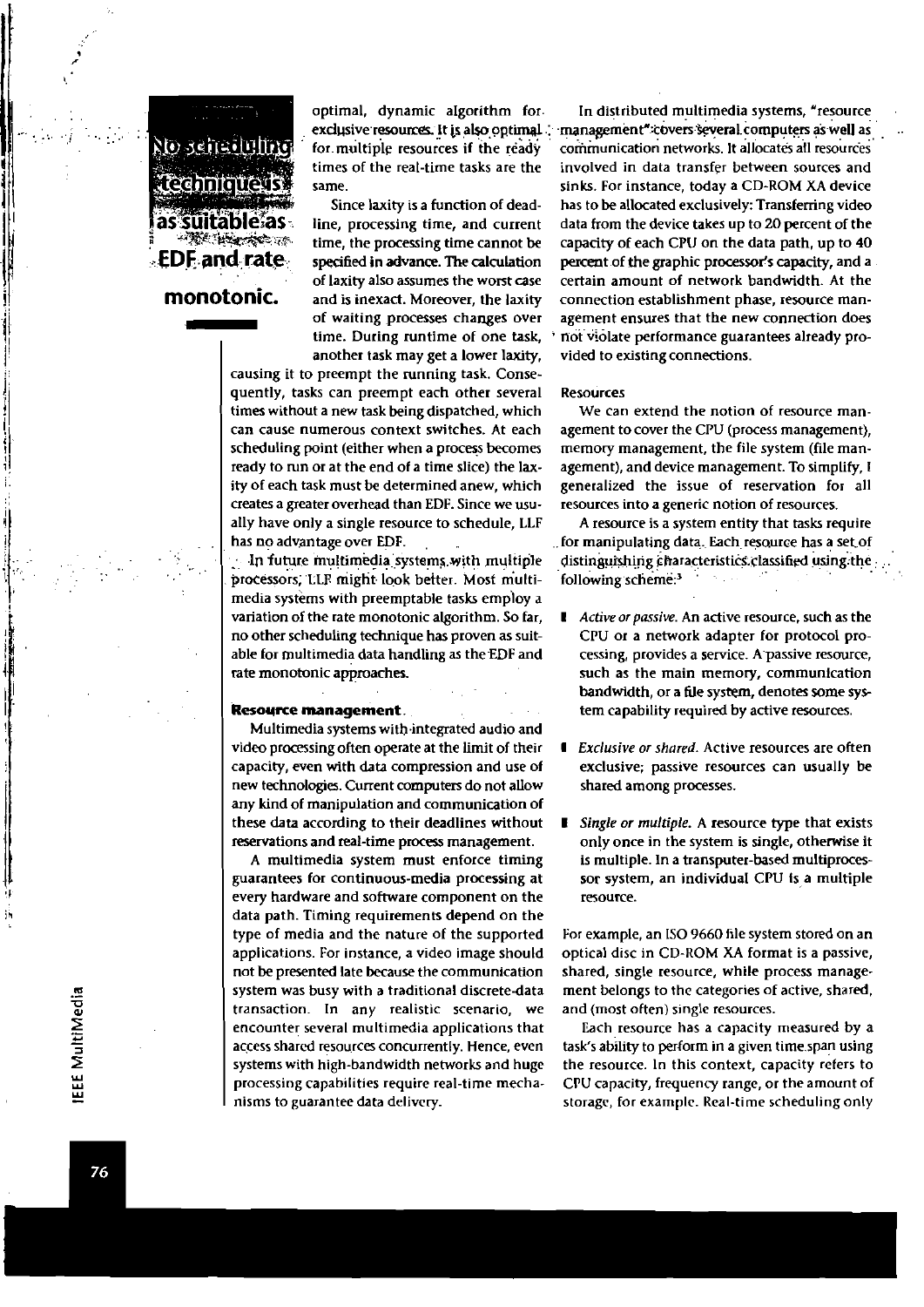considers the temporal division of resource capacity among real-time processes.

## **QOS requirements**

Each component of a multimedia system must fulfill the requirements of multimedia applications and data streams. Resource management maps these requirements onto system capacity. We can classify the transmission and processing requirements of local and distributed multimedia applications by four main characteristics:

- 1. throughput,
	- 2. delay (local or global),
	- 3. iitter, and
	- 4. reliability.

The throughput is determined by the data rate a connection needs to satisfy the application requirements, as well as the size of the data units. The local delay is the maximum time a resource takes to complete a certain task. The end-to-end, or global, delay is the total delay for a data unit traveling from a source to its destination. The jitter, or delay jitter, determines the maximum allowed variance in the arrival of data at the destination.

The reliability requirement defines error-. detection and -correction mechanisms used for the transmission and processing of multimedia tasks. Errors can be ignored, indicated, or corrected. For instance, error correction through retransmission is rarely appropriate for time-critical data because the retransmitted data will usually arrive late. In such a case, a forward error-correction mechanism would be more useful. Reliability also refers to CPU errors caused by delays in processing a task which violate the demanded deadlines. In accordance with communication systems terminology, these requirements are also known as quality-of-service (QOS) parameters.

## **Negotiating QOS**

A typical realization of resource allocation and management is based on the interaction between clients and resource managers. The client selects the resource and requests a resource allocation by indicating its requirements through a QOS specification. This is equivalent to a workload request. First the resource manager checks its own resource utilization and decides if the reservation request

can be served. The resource manager stores all existing reservations to guarantee that each request receives its share of the resource capacity. This component also negotiates the reservation request with other resource managers if necessary.

During the connection establishment phase, the QOS parameters are usually negotiated between the requester (client application) and the addressed resource manager. In the simplest case, negotiation entails the resource manager checking whether the QOS parameters the application specified can be guaranteed. A more elaborate method is to optimize single parameters. In this case the application sets the values for two parameters, for example, throughput and reliability; the resource manager then calculates the best achievable value for the third parameter, delay. Negotiating the parameters for endto-end connections over one or more computer networks requires resource reservation protocols like ST-II or RSVP. In such protocols, the resource managers of the single components within the distributed system allocate the necessary resources.

A resource manager and the individual schedulers provide services for the four phases of the allocation and management process:

- 1. Schedulability test. The resource manager checks whether, given the QOS parametersthroughput and reliability, for example--there is enough resource capacity to handle the additional request.
- 2. Quality-of-service calculation. The resource manager calculates the best possible performancein this example, the lowest delay-the resource can guarantee for the new request.
- 3. Resource reservation. The resource manager allocates the capacity required to meet the QOS guarantees for each request.
- 4. Resource scheduling. Incoming messages are scheduled according to the given QOS guarantees. In process management, for instance, the scheduler allocates resources at the moment the data arrives for processing.

सस्तो नहिरी **ខេតខរងា**កព thettempora Samp Ste Scot division of **CONTRACTOR** resource capacity among real-time. processes.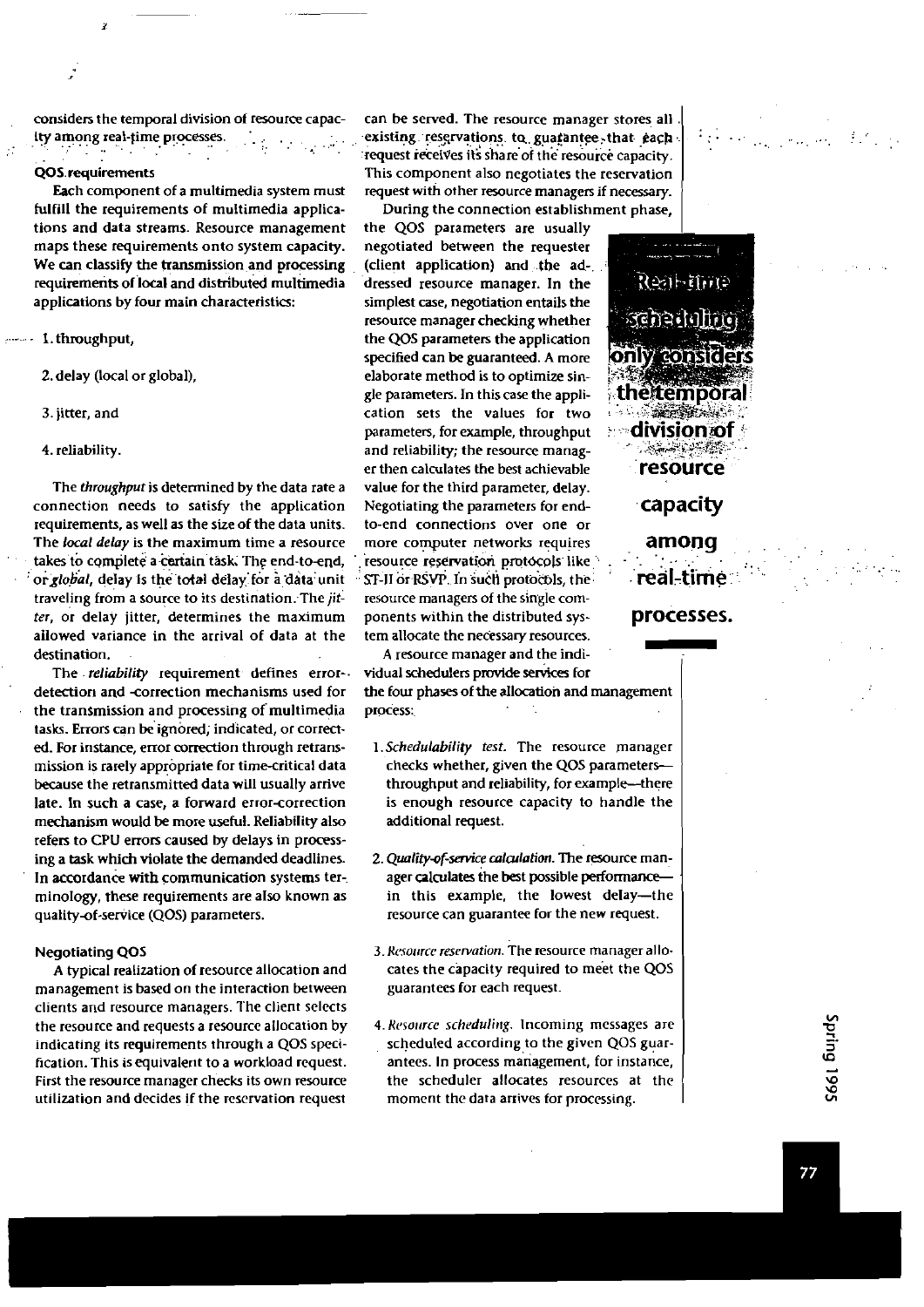During the last phase, a scheduling algorithm is defined for each resource. The schedulability test, . QOS calculation, and resource reservation depend on the algorithm used by the scheduler: Before making a reservation, you must know how much capacity you are allowed to distribute. as determined by the algorithm chosen (100 percent for EDF, 69 percent for rate monotonic).

in multimedia sväcens, ille ortanization provides スタチ あめぶる **constant** 

# Allocation **scheme**

Resources can **be** reserved in either a pessimlstic or optimistic way. The *pessimistic*, or guaranteed, approach avoids resource conflicts by making reservations for the worst case; that is, reserving resource bandwidth for the longest processing time and the highest rate a task might ever need. This can Lead to undemtilization of resources. In a multimedia system, however, dis**fimely data** crete media tasks can use the remaining processor time-the time **retrieval.** reserved for traffic but not usedand avoid wasting resource capacity. The pessimisfic method results in a guaranteed QOS.

The *optimistic*, or statistical, approach reserves resources according to an average workload only, which could overbook resources. QOS parameters are met as far as possible. Resources are highly utilized, though an overload situation may result in fallure. The opiimistic approach. an extension of the pessimistic approach, requires a monitor to detect and solve resource conflicts. The monitor may, for instance, preempt processes accotding to their importance.

# **File management**

The file system provides access and control functions for file storage and retrieval. From ihe users<sup>t</sup> viewpoints, the file system allows them to organize and structure files. changing how the files are represented externally. The internals are more important in our context: how the system represents information in files and how it accesses those files in secondary storage. In traditional file systems, the information types stored in files are sources, objects, program libraries and executables, numeric data, text, payroll records, and so on. In multimedia systems, stored information also includes video and audio, with real-time read and write demands that create additional requirements in the design and implementation of file systems.

Compared to the exponentially increased performance of processors and networks over the past decade, storage devices have become only marginally faster. The effect of this increasing disparity in speed is the search for new storage stmctures and storage and retrieval mechanisms. Applied to file systems, continuous-media data differs from discrete data in the following ways:

- Real-time characteristics. The retrieval, computation, and presentation of continuous media is timedependent: The data must **be** presented (read) before a set deadline with minimal jitter. Thus, algorithms for the storage and retrieval of such data must consider time constraints and include additional buffers to smooth the data stream.
- $\blacksquare$ File size. Compared to text and graphics. video and audio have very large storage space requirements. Since the file system has to store information ranging from small, unstmctured units like text files to large, highly stmctured units like video and associated audio, it has to organize the data on disk in a way that efficiently uses the limited storage.
- **I** Multiple data sireams. A multimedia system has to support various media at once. **It** not only has to ensure that all of them,get a sufficient Share of the resources. it must also consider tight relations between streams arriving from different sources, such as the synchronized audio and video for a movie.

There are two basic approaches to supporting continuous media in file systems. In the first approach, the organization of files on disk remains as it is, with the necessary real-time support provided through special disk-scheduling algorithms and enough buffer capacity to avoid jitter. The second approach optimizes the organization of audio and video files, especially on distributed hierarchical storage like disk arrays. The basic idea is to improve the throughput and capacity by storing the data of each audio and video file on several volumes. Disk 1/O bandwidth is maximized by striping, while seek times are minimized by grouping and sorting."

# Storage methods

In conventional file systems. the main goal of file organization is to use storage capacity efficiently (to reduce internal and external fragmen.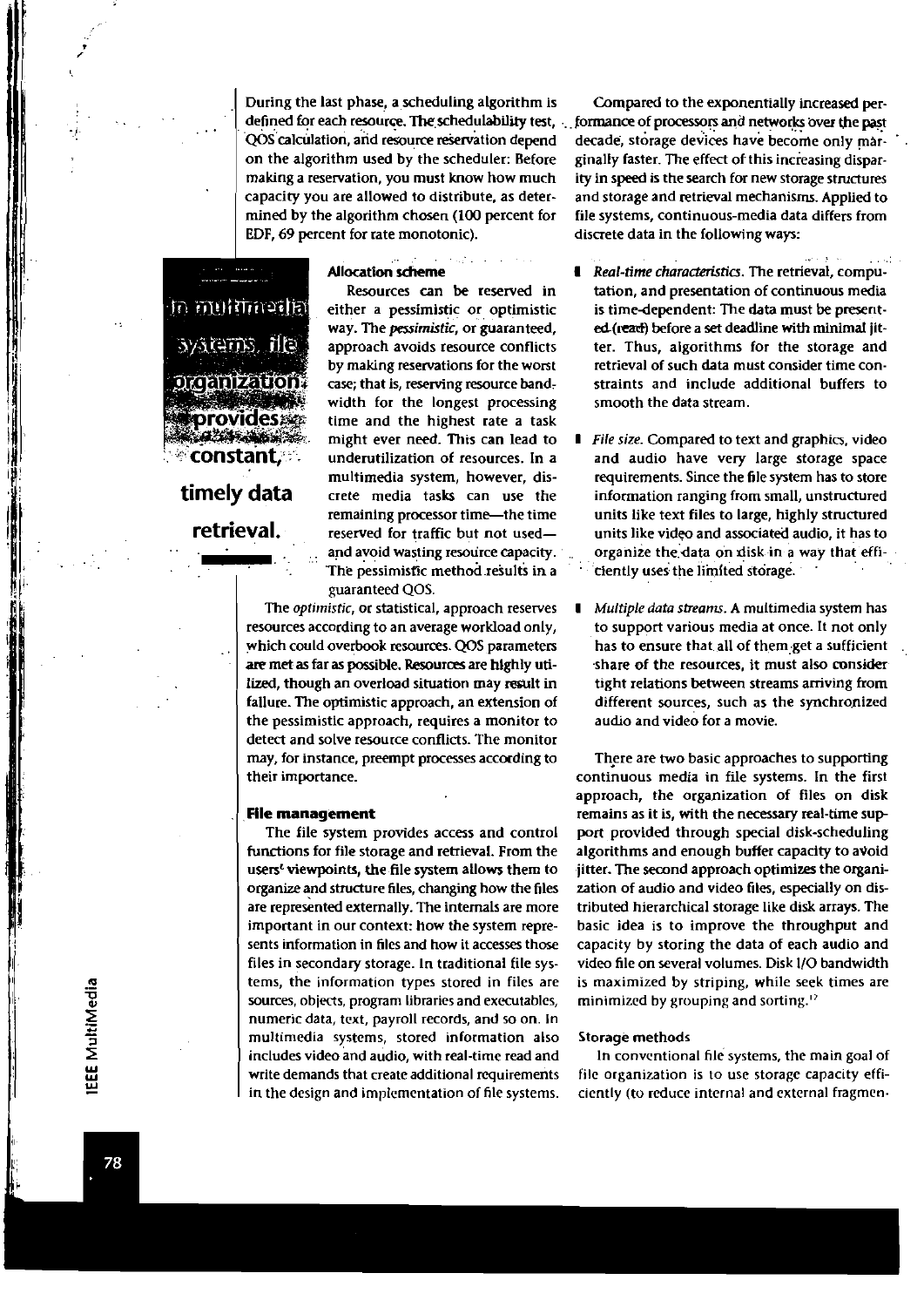tation) and to allow arbitrary deletion and extension of files. In multimedia systems, however, the main goal is to provide constant, timely retrieval of data. Internal fragmentation occurs when blocks of data are not entirely filled. On average the last blockof a file is only half utilized, so large blocks lead to a larger waste of storage. External fragmentation mainly occurs with contiguous storage. After deletion of a file, the resulting gap can only be hlled by a file of the same sizeor smaller, leaving small, unused fractions between files. This leads to a dilemma: Either storage space for continuous media is wasted by internal fragmentation or huge amounts of data must be copied frequently to avoid external fragmentation.

Real-time storage. Providing an adequate buffer for each data stream and employing diskscheduling algorithms optimized for real-time storage and retrieval of data offers flexibility at the cost of scattering the data blocks of single files. It also avoids external fragmentation and provides access to the same data by several streams via references. Even when using only one stream, this might be advantageous; for instance, the system could access the same block twice to play a repeating phrase in a sonata. However, even with optimized disk scheduling the data retrieval phase still requires large buffers to smooth jitter because of the large seek operations during playback. Therefore, this method can produce long initial delays at the retrieval of continuous media.

Another problem is the restricted transfer rate. Upcoming disk arrays, which might have 100 or more parallel heads, will achieve projected seek and latency times of less than 10 milliseconds, with a block size of 4 Kbytes at a transfer rate of 0.32 Gbits per second. However, this is still not enough for simultaneous retrieval of four or more production-level MPEG-2 videos compressed in HDiV **quality,** which may require transfer rates of up to 100 Mbps.<sup>18,19</sup>

Continuous storage. Approaches that use specific disk layout take the specialized nature of continuous-media data into account to minimize the cost of retrieving and storing streams. The much greater size of continuous-media files and the fact that they will usually be retrieved scquentially because of the nature of operations pcrformcd on them (such as play, pause, and fast forward) calt for optimization of the disk layout.

Lougher and Shepherd's<sup>20</sup> application-related experience led them to two conclusions: (1)

Continuous-media streams predominantly belong to the write-once-read-many category (WORM; see "Disk-scheduling algorithms," below), and (2) streams recorded at the same time are likely to be piayed back at the Same time (for example, the audio and video of a movie). Hence, we should store continuous-media data in large data blocks contiguously on disk. Files likely tobe retrieved together are grouped together on the disk, thus minimizing interference due to concurrent access of these files. With such a disk layout, the buffer requirements and seek times decrease.

The disadvantages of the contiguous approach are external fragmentation and copying overhead during insertion and deletion. To avoid these problems without scattering blocks in a random manner over the disk, a multimedia file system can provide constrained block allocation of the continuous media.<sup>21</sup> To serve the continuity requirements during allocation, the file system should

introduce read-ahead and buffering of a determined number of blocks. $^{22}$ 

Interleaved placement. Some systems using scattered storage employ a special disk-space allocation mechanism for fast and efficient access. Abbott performed the pioneer work in this field.<sup>23</sup> He was especially concerned about the size of single blocks, their positions on disk, and the placement of different streams. With interleaved placement, all nth With interleaved placement, all *n*th **represents the stream area in** close **recording** physical proximity on disk. Two possibilities for interleaved placement **methods.** are contiguous and scattered. interleaved data streams, synchronization is much easier to handle. On the other hand, inserting and deleting single

**Parts** of data streams become more complicated.

## Disk-scheduling algorithms

In general, disks can be characterized in two different ways. The fint is how they store information: There are rewritable disks, WORM disks, and read-only disks like CD-ROMS. The second distinctive feature is the recording method, either magnetic or optical. The main differences between thc methods are the access time and the track capacity: Ihe seek time on magnetic disks is typically about 10 ms, whereas on optical disks 200 ms is still a common lower bound. Magnetic disks have a constant rotation speed, or constant angu-



 $\sim$ 

79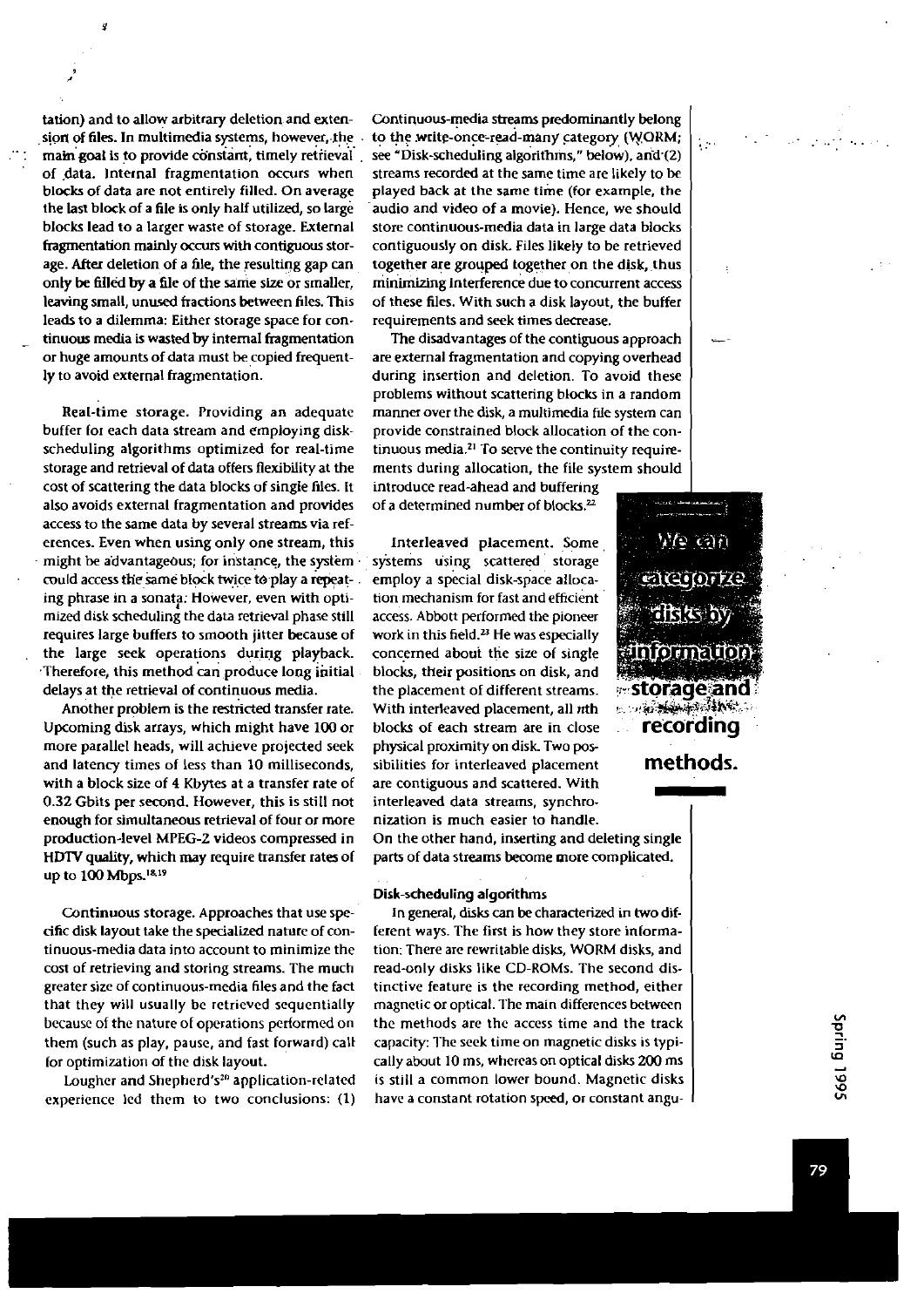Schachultag ាលាក់ពិកោទ nustificia balance

lar velocity (CAV). Thus, while the **density varies, the storage capacity is** the Same **bn** inner and outer tracks." Optical disks have varying rotation speed, or constant linear velocity (CLV). so the storage density is the same on the whole disk while the capacity varies. The different recording methods mean that magnetic and optical disks make use of differ**between time** ent algorithms. File systems on CD-<br>ROMs are defined by ISO 9660, with<br>**CONSTRAINTS** very few variations allowed. Hence. I very few variations allowed. Hence, I will focus on algorithms applicable **and efficiency.** to magnetic storage devices.

The overall goal of disk scheduling in multimedia systems is to meet the deadlines of all time-critical tasks. Closely related is the goal of keeping the necessary buffer space requirements low. As many streams as possible should be sewed concurrently, but aperiodic requests should also be schedulable without delaying service for a large amount<br>of time. The scheduling algorithm has to find a<br>balance between time constraints and efficiency. . . . .

The EDF strategy. Let us first look at the EDF scheduling strategy, described above for CPU scheduling but used in file systems as well. In the context of file systems, EDF would read the block of the meam with the nearest deadline fint. **The**  employment of strict EDF results in poor throughput and an excessive seek time. Further, since EDF is most often applied as a preemptive scheduling scheme, the costs for preempting one task and xheduling another are high. The overhead caused by this is on the same order of magnitude as at least one disk seek. Hence, a file system must adapt EDF or combine it with other file system strategies.

The SCAN-EDF strategy. This combines the seek optimization of the well-known traditional disk-scheduling method SCAN and the real-time guarantees of the EDF mechanisms in the following way:<sup>24</sup> As in EDF, the request with the earliest deadline is always sewed first. Among requests with the same deadline, the one that is first according to the scan direction is served first. The SCAN algorithm repeats this principle until no request with this deadline is left.

Since the optimization only applies for requests with the same deadline, its efficiency depends on how often it can be applied-that is, how many rcqucsts havc thc samc or a similar

deadline. The fallowing trick can increase efficiency: Since all requests have release times that: are multiples of the period  $p$ , all requests have deadlines that are multiples of the period  $p$ . Therefore the requests can be grouped together and served accordingly. Requests with different data-rate requirements can supplement SCAN-EDF with a periodic fill policy to let all requests have the Same deadline.

SCAN-EDF can easily be implemented by slightly modifying EDF. If  $D_i$  is the deadline of task **<sup>i</sup>**and **N,** is the track position, then the deadline can be modified to be  $D_i + f(N_i)$ . The function  $f()$ converts the track number of **i** into a small perturbation that defers the deadline. Compared to pure EDF and different Variations of SCAN, SCAN-EDF with deferred deadlines performs well in multimedia environments.<sup>24</sup>

Group sweeping strategy. This variation of SCAN, serves requests in round-robin cycles.<sup>25</sup> To reduce disk arm movements, GSS divides the set of *n* streams into *g* groups, served in fixed order. Individual streams within a group are served according to SCAN; therefore the time or order of individual streams within a group is not fixed. In one cycle a specific stream may be the first served, but in another cycle it may **be** the last in the same. group. A smoothing buffer, sized according to the cycle time and data rate of the stream, assures continuity. Since the data must be buffered in GSS, the playout **can** start at the end of the goup in which the fint-retrieval takes place. Whereas SCAN requires buffers for all streams, GSS can reuse the buffer for each group. GSS is a trade-off between optimizations of buffer space and arm movement.

To provide the requested guarantees for continuous-media data, we can introduce a joint deadline mechanism: We **assign** to each group of streams one deadline, the *joint deadline.* This deadline is the earliest deadline of all streams in the group. Streams are grouped in such a way that all of them have similar deadlines.

Mixed strategy. Abbott introduced a mixed strategy based on the shortest seek strategy (also called **greedy** strategy) and the balanced strategy." Every time data are retrieved from disk, they are transferred into buffer memory allocated for the data stream. From there the application process retrieves the data. The balanced strategy attempts to maximize transfer efficiency by minimizing seek time and latcncy and to serve process requirc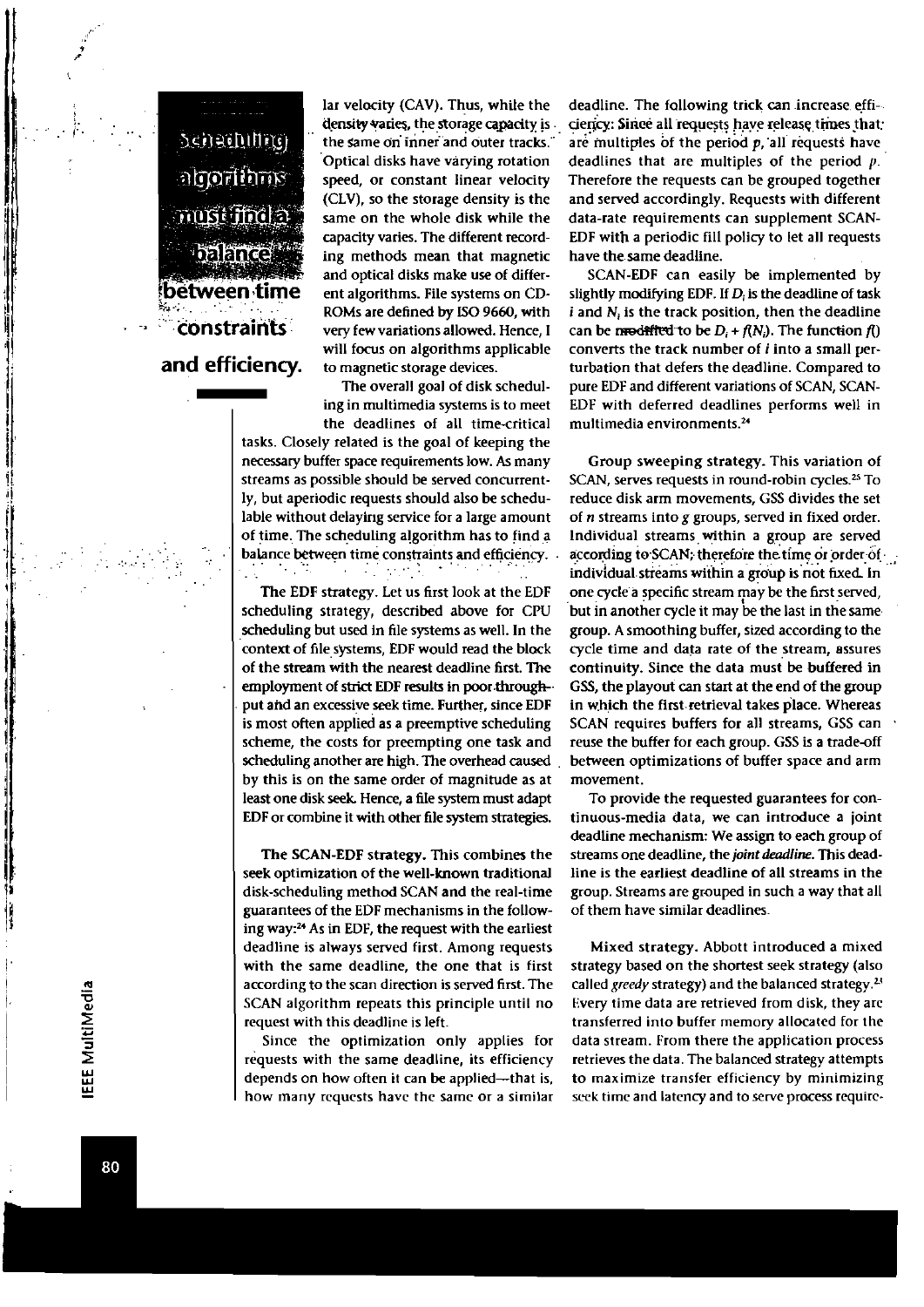ments with a limited amount of buffer space.

While-shortest-seek serves the process whose data block is closest to the disk head first, thus saving seek time, the balanced strategy serves the process with the least amount of buffered data first. The crucial part of the mixed algorithm is deciding which of the two strategies to apply. For shortest seek, two criteria must be fulfilled: The number of buffers for all processes should be balanced (that is. all processes should have nearly the Same number of buffered data), and the overall required bandwidth should **be** sufficient for the number of active processes-so that none of them will try to immediately read data out of an empty buffer.

Abbot introduced the term *urgency* in an attempt to meet both criteria.<sup>23</sup> This number measures both the relative balance of read processes and the number of them. If the urgency is large, the balanced strategy is best; if it is small. it is safe to apply the shortest seek algorithm.<sup>26</sup>

## Device management

Device management and access allows the operating system to integrate all hardware components. The physical device is represented by an. abstract device driver, which hides its physical charactertstics. In a conventional system such devices include a graphics adapter card; hard disk, keyboard, and mouse. Multimedia Systems add devices like cameras. microphones, speakers, and dedicated audio and video storage devices. Yet in most existing multimedia Systems, such devices are seldom integrated by.device management and the respective drivers.

Addressing of a camera can be handled much like addressing of a keyboard. Existing operating system extensions for multimedia usually provide one common system-wide interface for the control and management of data streams and devices. In Windows and OS/2, this interface is known as the Media Control Interface **(MCI).** The multimedia extensions of Windows, for example, provide the following classes of function calls:

- **I** System commands are served by a central instance, not forwarded to the singie device driver (MCI driver). An example of such a command is the query concerning all devices connected to the system, "Sysinfo."
- **I** Compulsory commands include the query for specific characteristics ("capability info") and the opening of a device ("open"). Each device driver must be able to process them.
- Basic commands refer to characteristics that con-, stitute all devices. To process such a command, a device driver must consider all variants and parameters of the command. A data transmission, for example, is typically started by the basic command "play."
- **Extended commands may refer to both device** types and Special single devices. The "seek" command for the positioning on an audio CD is an example.

#### Synchronization

Synchronization denotes the temporal relationship between different media data. A typical example is lip synchronization, which requires a tight temporal relationship between audio and video data. Most often this type of synchronization is guaranteed and enforced by having audio and the related video data stored and transmitted in an interleaved way defined at the MPEG System layer. Otherwise, time-stamping of the media packets (LDUs) and appropriate buffering at the

presentation system allows the operating system to present the related. data units of the different streams "in synch" to the user.

## **Memory management**

The memory manager assigns physical resource memory to a single process. Virtual memory is mapped onto available actual memory. The memory manager swaps less free constant the memory manager swaps less free constant the swap of quently used data between main memory and external storage using paging. Pages are transferred back **a keyboard.** into main memory when a process requires data on them. Note that continuous-media data must not be

temporarily paged out of main memory. If a page of virtual memory containing code or data required by a real-time process is not in real memory when the process accesses it, a page fault occurs, meaning the page must be read from disk. Page faults seriously affect the real-time performance, so they must be avoided. One approach is to lock code and/or data into real memory. However, take care: Real memory is a very scarce resource to the system. Committing real memory by pinning (locking) will decrease overall systern performance. For example, the typical AIX kerne1 will not allow more than about 70 percent of real memory to be committed to pinned pages.



a <del>servi</del>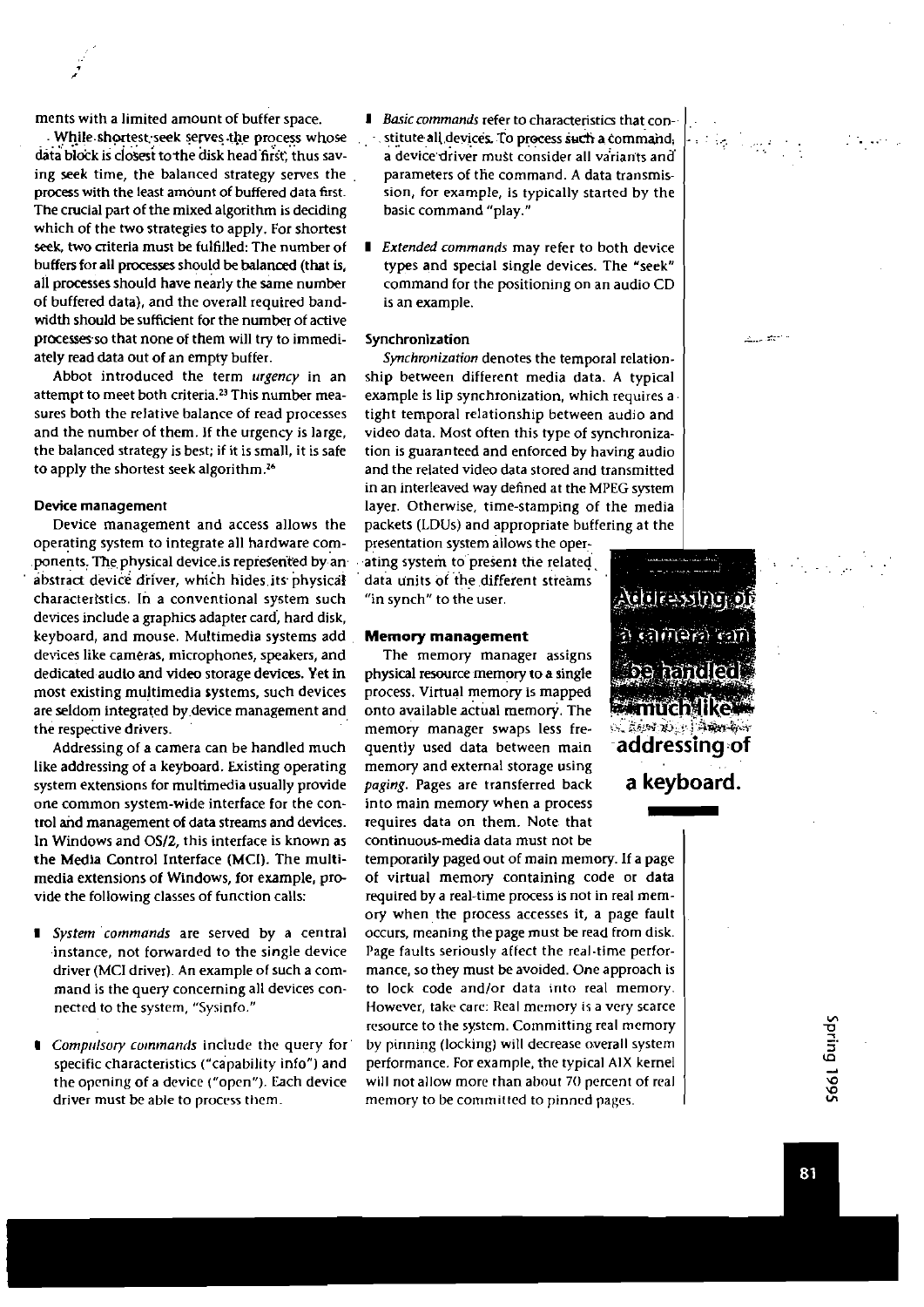The transmission and processing of continuous data streams by several cpmponents require **vew**  efficient data transfer restricted by time constraints. Memory allocation and release functions provide well-defined access to shared memory areas. Most cases require no real data processing, only a data transfer. For example, say a digital camera is the soure and the presentation process is the sink. The essential task of the other components is the exchange of continuous-media data with relatively high data rates in real time. Processing invoives computing, adding, interpreting. and stripping headers. The actual imple-



**Figure 5. WJthin one multimedia Computer, real-time arid non-real**time environments use **specializd architecfures to meet differing data requirements.** 

mentation can **be** realized either with external devices and dedicated hardware in the computer or with software components.

Early prototypes **of** multimedia Systems incorporated audio and video based on external data paths only. Memory management, in that case, merely controlled an extemal switch. A first step towards integration was incorporation of the external switch function into the computer by employing dedicated adapter cards that can switch data streams with varying data rates. Today, complete integration achieves a fully digital approach within the computer-a pure soft-Ware solution. Data is transmitted between the single components in real time. Copy operations are reduced as far as possible to the exchange of Pointers and the check of access rights, which requires access to a shared address space. Data can also be transferred directly between different adapter cards. The transfer of continuous-media data takes place in a real-time environment. This exchange is controlled but not necessarily exe. cuted by the application.

#### **System architectures**

. The employment of continuous media in . multimedia systems leads to new system architectures. A typical multimedia application does not require the application itself to process audio and video. Data is obtained from a source, such as a microphone. camera, disk, or network, and forwarded to a sink, such **as** a speaker, display. or network. The requirements of continuous-media data are satisfied best if the data takes the shortest possible path through the system by copying data directly from adapter to adapter. The program then merely sets the correct switches for the dataflow by connecting sources to sinks. Hence, the application itself never really touches the data, unlike in traditional processing.

A problem with direct copying is losing control over QOS Parameters and device-specific headers and trailers. In multimedia systems, such an adapter-to-adapter connection is defined by the capabilities of the two adapters involved and the bus performance. An MPEG-2 program stream contains several layers, each with headers and trailers, whereas a communication protocol on the network adapter contains more information about the actual payload. Hence the multimedia application Opens devices, establishes a connection between them. starts the dataflow, and returns to other duties.

As previously stated, the overriding need of multimedia applications is to meet temporal requirements at presentation time. Therefore, multimedia data is handled in a real-time environment: Its processing is scheduled according to inherent timing requirements of multimedia data. On a multimedia computer, the real-time environment will usually coexist with a non-real-time environment (NRTE). which deals with all data without timing requirements (Figure 5). Multimedia **110** devices in general can **be** accesed hom both environments. A video frame, for example, is passed from the RTE to the display. The establishment of communication Connections at the start of a stream does not need to obey timing requirements, but the data processing for established Connections does.

All control functions are performed in the NRTE. The application usually only calls these control functions and does not actively handle continuous-media data. Therefore the multimedia application itself typically runs in the NRTE, shielded from the RTE.

In some scenarios, users may want applications to process continuous-media data in an applica-

**EEE MultiMedia** 

,

,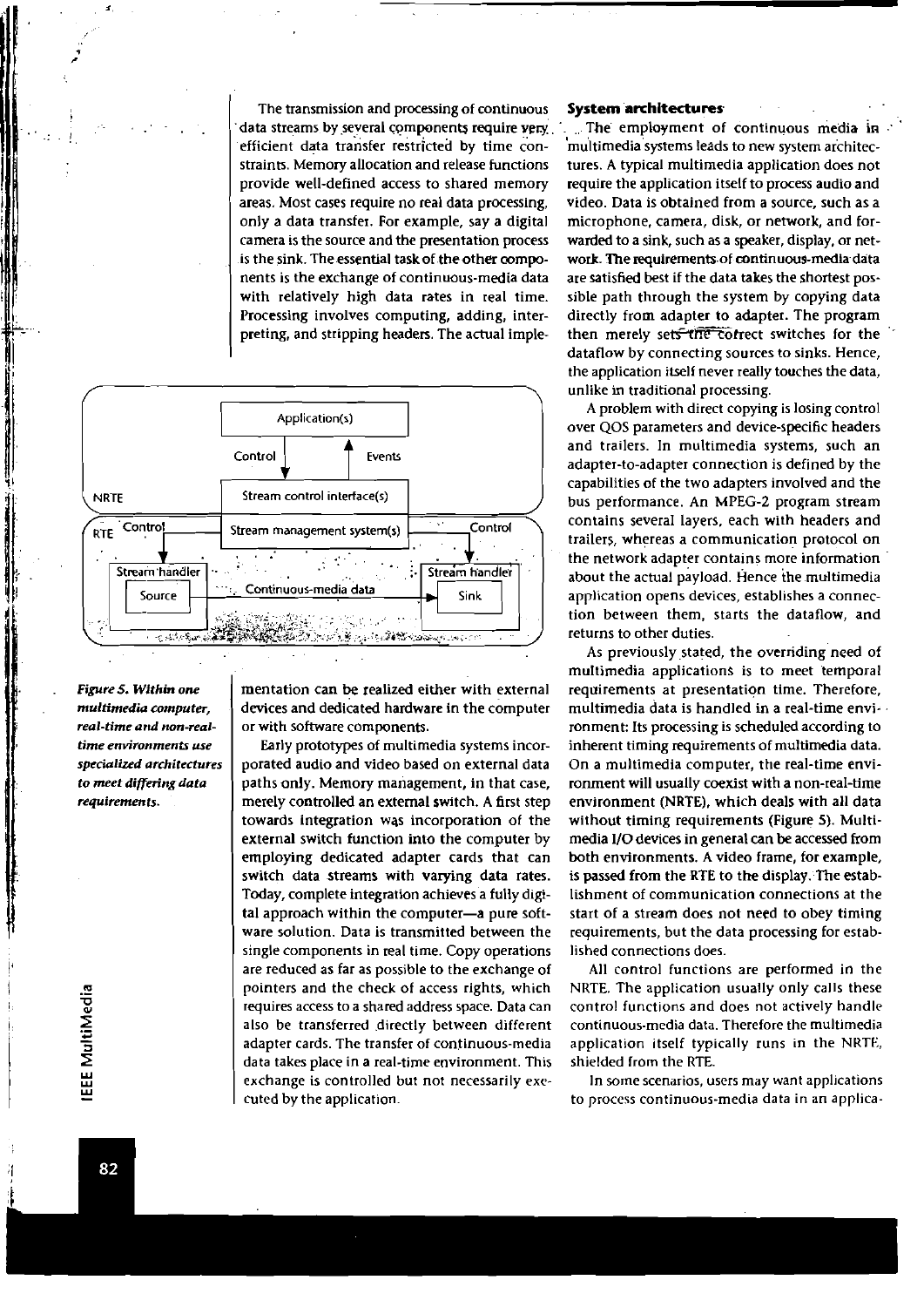tion-specific way. In this model, such an application comprises a module running as a stream han-.. dler in the RTE, while the rest of the applications run in the NRTE using the available stream control interfaces. (Stream handlers are all entities in the RTE in charge of multimedia data. Typical stream handlers are filter and mixing functions. but parts of the communication subsystem can **be** treated in the same way.) System and application programs such as communication protocol processors use this programming in the RTE. While applications like authoring tools and media presentation programs are relieved from the burden of programming in the RTE, they interface with and control the RTE Services. An application determines processing paths and controls devices and paths to meet its data processing needs by defining the sinks, sources, and quality of service requested.

To reduce data copying, the RTE employs buffer management functions to implement data transfer. This buffer management is located between the stream handlers. Each stream handler has endpoints through which data units flow. The stream handler consumes data units from one or more input endpoints and generates data units through one or more output endpoints.

Applications access stream handlers by establishing sessions with them. Depending on the required QOS of a session, an underlying resource management subsystem multiplexes the capacity of the underlying physical resources arnong the sessions. **NRTE** control operations manage the RTE dataflow through the stream handlers. These functions make up the stream management System in the multimedia architecture. Some operations are provided by all stream handlers, such as operations to establish sessions and to connect their endpoints, and some operations are specific to an individual stream handler (they usually determine the content of a multimedia stream and apply to particular I/O devices).

The stream management subsystem specifies stream synchronization on a connection basis, expressed using the notions of clock or logical time Systems. It detcrmincs points in time at which the processing of data units shall start. Regular streams can use thc stream rates or sequence numbers to relate data units to synchronization points. Time stampsare a more vcrsatile means for synchronization, as they can also be used for nonperiodic traffic. Synchronization is often implemented by delaying the cxecution of a thread or by delaying the rcceive Operation on a buffer exchanged between stream handlers.

#### **Conclusion**

Scheduling concerns are paramount in multimedia systems. The need to deliver continuous media On time while accommodating discrete data informs every aspect of a multimedia operating system. It affects how the system manages processes, resources, files, and memory. The concepts employed by current multimedia operating systems were initially developed for real-time systems and were adapted to the requirements of multimedia data. Today's operating systems incorporate these functions either as device drivers or as extensions based on the existing operating system scheduler and file systems. The next step will bring an integration of real-time processing and non-real-time processing in the native system kernel.<sup>27,28</sup> MM

# **Acknowledgments**

The author gratefully acknowledges the valuable advice and the work performed by Andreas Mauthe in this context. Klara Nahrstedt, Lars Wolf, lan Marsh, and the anonymous reviewers suggested many improvements to all sections which were incorporated into this final version.

. ~ .. .

#### **References**

- **1.** T. Burkow, "Operating System Support for Distributed Multimedia Applications: A Survey of Current Research,' Memoranda Infomotico **9448.**  Univ. of Cambridge Computer Laboratory and Univ. of Twente Faculiy of Computer Science, **1994.**
- 2. R. Steinmetz, Multimedia Technology: Fundamentals and Introduction (in German), Springer-Verlag, Berlin, **1993.**
- **3.** R. Steinmetz and K. Nahntedt, Mukimedio: Applications, Computing, and Communications, Prentice-Hall, tobe published in May **1995.**
- **4.** C.M. Krirhna and Y.H. **Lee,** "Real-Time Systems," &puler, Vol. **24,** No. **5.** May **1991,** pp. **10-1 1.**
- 5. R. Steinmetz, "Human Perception of litter and Media Skew," to be published in IEEE J. Selected Areas in Comm., Vol. **14.** No. **1, !an. 1996.**
- 6. A.K. Mok, Fundamental Design Problems of Distributed Systems for the Hard Real-Time Environment, doctoral dissertation, Dept. of Electrical Eng. and Computer Science, MIT. **1993.**
- **7.** A.M. Van Tilborg and C.M. Koob, eds., Foundations olReal-Time Computing: Srheduling **and Rerource**  Management, Kluwer Academic Publisher, Norwell, Marr., **1991**
- **8.** R. Nagarajan and C. Vagi. "Cuaranteed Periormance 01 Multimedia Traffic over the Token Ring," Tech. Report No. **439201,** IBM~ENC, Heidelberg. **1992.**

Seel pring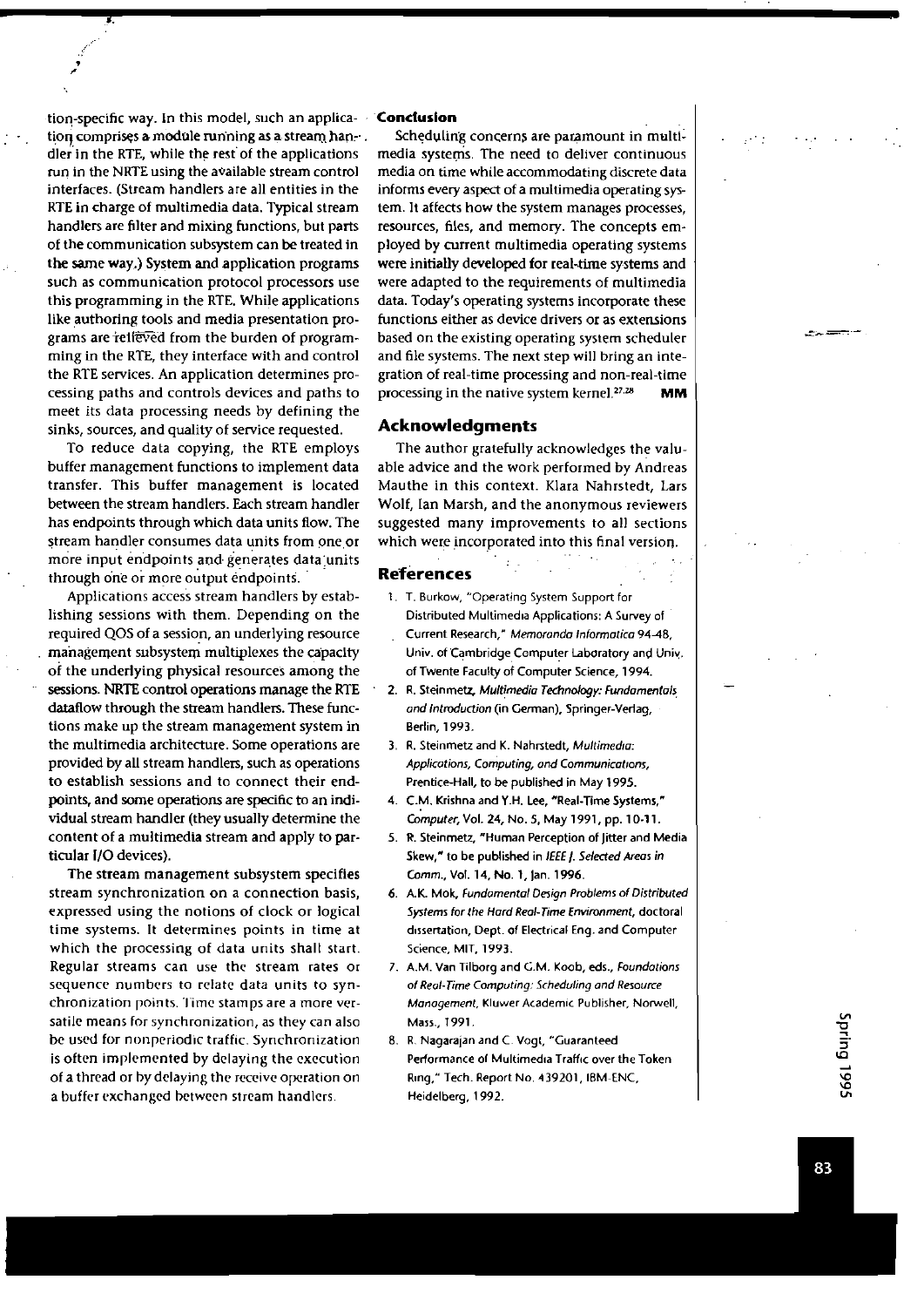- for Multiprogramming in a Hard Real-Time Environment," J. ACM, Vol. 20, No. 1, Jan. 1973, pp.  $46 - 61$ . 10. S.-C. Cheng, J.A. Stankovic, and K. Ramamritham,
- "Scheduling Algorithms for Hard Real-Time Systems-A Brief Survey," Hard Real-Time Systems, J. A. Stankovic and K. Ramamritham, eds., IEEE CS Press, Los Alamitos, Calif., 1988, pp. 150-178.

9. C.L. Liu and f.W. Layland; "Scheduling Algorithms

11.J.W.S. Liu et al., "Algorithms for Scheduling Imprecise Computations," Computer, Vol. 24, No. 5, May 1991, pp. 58-68.

Louis Inc.

- 12. L. Sha, M.H. Klein, and J.B. Goodenough, "Rate Monotonic Analysis for Real-Time Systems," in Foundations of Real-Time Computing: Scheduling ond Resource Management, A van Tilborg and G.M. Koob, eds., Kluwer Academic Publisher, Norwell, Mass., 1991, pp. 129-156.
- 13. B. Sprunt, L. Sha, and J. Lehoczky, "Aperiodic Task Scheduling for Hard Real-Time Systems," J. Real-Time Systems, Vol. 1, 1989, pp. 27-60.
- 14. J.W.S. Liu, K.-J. Lin, and S. Naturajan, "Scheduling Real-Time, Periodic Jobs Using Imprecise Results," Proc. IEEE Real-Time Systems Symp., IEEE Press. Piscataway, N.J., 1987, pp. 252-260.
- 15. R.G. Herrtwich, "Time Capsules: An Abstraction for Access to Continuous-Media Data," Proc. IEEE Real-Time Systems, Symp., IEEE Press, Piscataway, N.J., 1990, pp. 11-20.
- 16. D.W. Craig and C.M. Woodside, "The Rejection Rate for Tasks with Random Arrivals, Deadlines, and Preemptive Scheduling," IEEE Trans. on Software-Eng., Vol. 16, No. 10, Oct. 1990, pp. 1,198-1,208.
- 17. P.M. Chen et al., "RAID: High-Performance, Reliable, Secondary Storage," ACM Computing Surveys, Vol. 26, No. 2, June 1994, pp. 145-186.
- 18.R. Steinmetz, "Data Compression in Multimedia Computing: Principles and Techniques," Springer/ACM J. Multimedia Systems, Vol. 1, No. 4, Feb. 1994, pp. 166-172.
- 19. R. Steinmetz, "Data Compression in Multimedia Computing: Standards and Systems," Springer/ACM J. Multimedia Systems, Vol. 1, No. 5, Mar. 1994, pp. 187-204.
- 20. P. Lougher and D. Shepherd, "The Design of a Storage Service for Continuous Media," The Computer J., Vol. 36, No. 1, Feb. 1993, pp. 32-42.
- 21.J. Gemmell and S. Christodoulakis, "Principles of Delay Sensitive Multimedia Data Storage and Retrieval," ACM Trons. on Informotion Systems, Vol. 10, No. 1, Jan. 1992, pp. 51-90.
- 22. H.M. Vin and P.V. Rangan, "Techniques for Efficient Storage of Digital Video and Audio," Computer Comm., Vol. 16, No. 3, Mar. 1993, pp. 168-176.
- 23. C. Abbott, "Efficient Editing of Digital Sound on Disk," J. Audio Eng. Soc., Vol. 32, No. 6, June 1984, pp. 394-402.
- 24.A.L.N. Reddy and J. Wyllie, "Disk Scheduling in a Multimedia I/O System," Proc. 1st ACM Int'l Conf. on Multimedia, ACM Press, New York, 1993, pp. 225-233.
- 25. M.-S. Chen, D.D. Kandlur, and P.S. Yu, "Optimization of the Group Sweeping Scheduling (GSS) with Heterogeneous Multimedia Streams, Proc. 1st ACM Int'l Conf. on Multimedia, ACM Press, New York, 1993, pp. 235-241.
- 26. R. Steinmetz, "A Multimedia File Systems Survey: Approaches for Continuous Media Disk Scheduling," to appear in Computer Comm., Vol. 18, No. 4, Apr. 1995.
- 27. S.J.Mullender, "Kernel Support for Distributed Systems," in Distributed Systems, S.J. Mullender, ed., Addison-Wesley, Reading, Mass., 1993, pp. 385-409.
- 28. S.J. Mullender, "Operating System Support for Distributed Multimedia," Usenix Summer Conf. 1994, Usenix Assoc., pp. 209-220.



Ralf Steinmetz manages the multimedia department at the IBM European Networking Center in Heidelberg. He is also a lecturer in distributed multimedia systems at the University of Frankfurt. He studied electrical engineering with

a focus on communications at the University of Salford, UK and Darmstadt, Germany, and received an MS (Dipl.-Ing.) and PhD (Dr.-Ing.) from the University of Darmstadt in 1982 and 1986, respectively. He is an associate editor-in-chief for IEEE MultiMedia. His current research interests include multimedia issues in distributed systems and applications.

Contact the author at IBM European Networking Center, Vangerowstrasse 18, D-69115, Heidelberg, Germany, e-mail steinmetz@vnet.ibm.com.